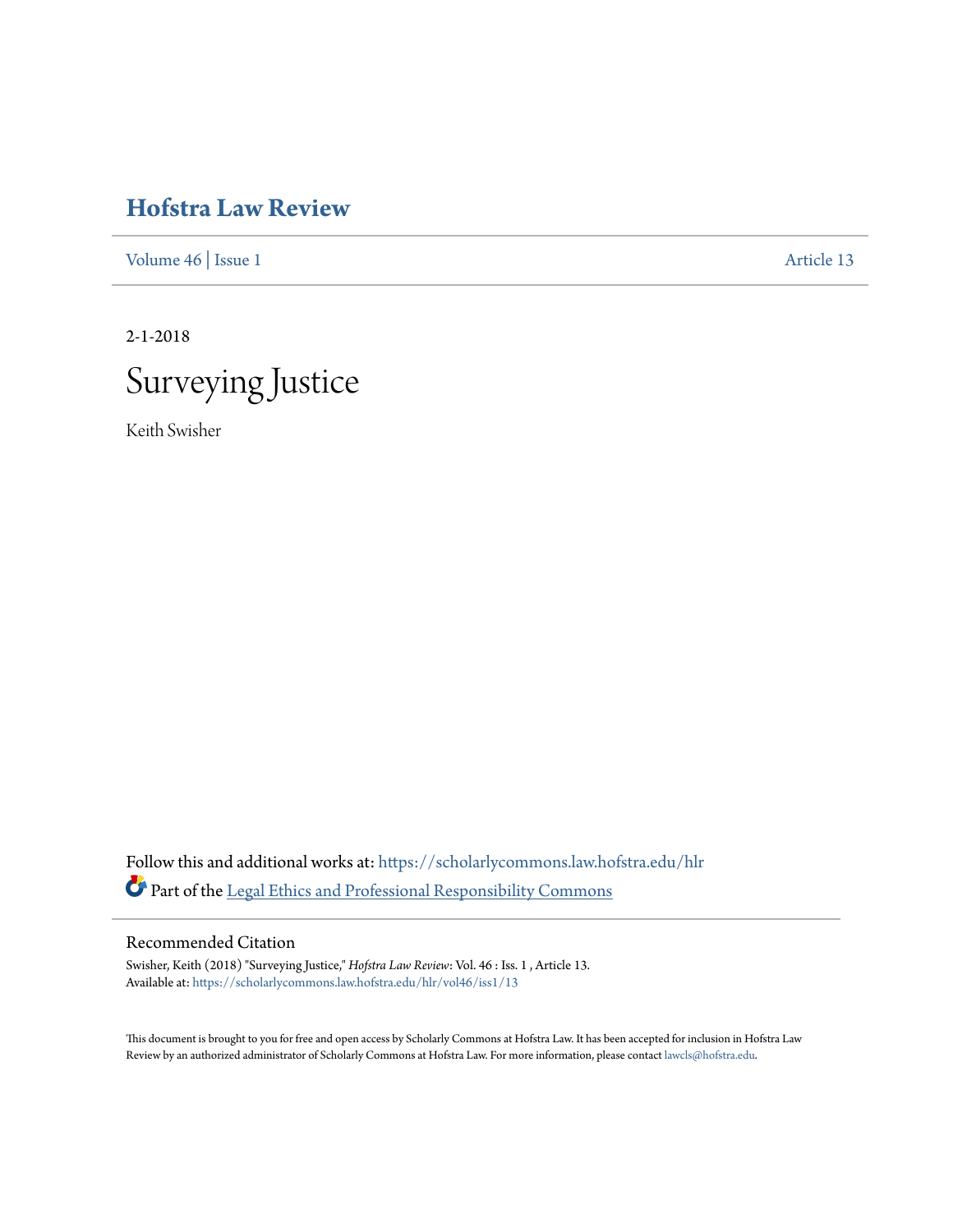#### *Keith Swisher*\*

#### I. INTRODUCTION

## *If the state engages an attorney to do a job, in this instance, to provide effective assistance of counsel, it is eminently reasonable to permit measures to confirm that the job is being done.*<sup>1</sup> – Richard Klein

Lawyers are supposed to be loyal, diligent, and competent client advocates and at the same time officers of the court, who bear a special duty "to avoid conduct that undermines the integrity of the adjudicative process." <sup>2</sup> Courts, in turn, are supposed to license, regulate, and

<sup>2.</sup> MODEL RULES OF PROF'L CONDUCT r. 3.3 & cmt. 2 (AM. BAR ASS'N 2016); *see also id.* pmbl. para. 1 ("A lawyer, as a member of the legal profession, is a representative of clients, an officer of the legal system and a public citizen having special responsibility for the quality of justice."); *id.* pmbl. para. 9 ("In the nature of law practice, however, conflicting responsibilities are encountered. Virtually all difficult ethical problems arise from conflict between a lawyer's responsibilities to clients, to the legal system and to the lawyer's own interest in remaining an



1

 <sup>\*</sup> Professor of Legal Ethics and Director, Bachelor in Law and Master of Legal Studies Programs at the University of Arizona James E. Rogers College of Law; LL.M., Harvard Law School; J.D., B.S., Arizona State University. I owe thanks to Professor Ellen Yaroshefsky and to the other organizers of the Judicial Responsibility for Justice in Criminal Courts Conference, hosted by the Monroe Freedman Institute for the Study of Legal Ethics at Hofstra University's Maurice A. Deane School of Law (April 6–7, 2017). During the Conference, I had the privilege of chairing a workshop entitled Control over Counsel, and Seema Rambaran provided first-rate research assistance in preparation for the workshop. The participants consisted of judges, prosecutors, defenders, and good-government advocates, who all were remarkably reflective and insightful in discerning creative methods to improve criminal justice in lower-level courts. I owe them credit for generating or inspiring the ideas in this Essay, but all errors, in fact or opinion, are mine alone.

<sup>1.</sup> Richard Klein, *The Relationship of the Court and Defense Counsel: The Impact on Competent Representation and Proposals for Reform*, 29 B.C. L. REV. 531, 582-84 (1988) (noting that counsel "may resist being 'checked up on,' but if the long term result would be higher standards of performance for lawyers in criminal cases, that price is worth paying" and proposing that counsel complete a pretrial worksheet for the judge, explaining what has and has not been completed, before a criminal trial may commence).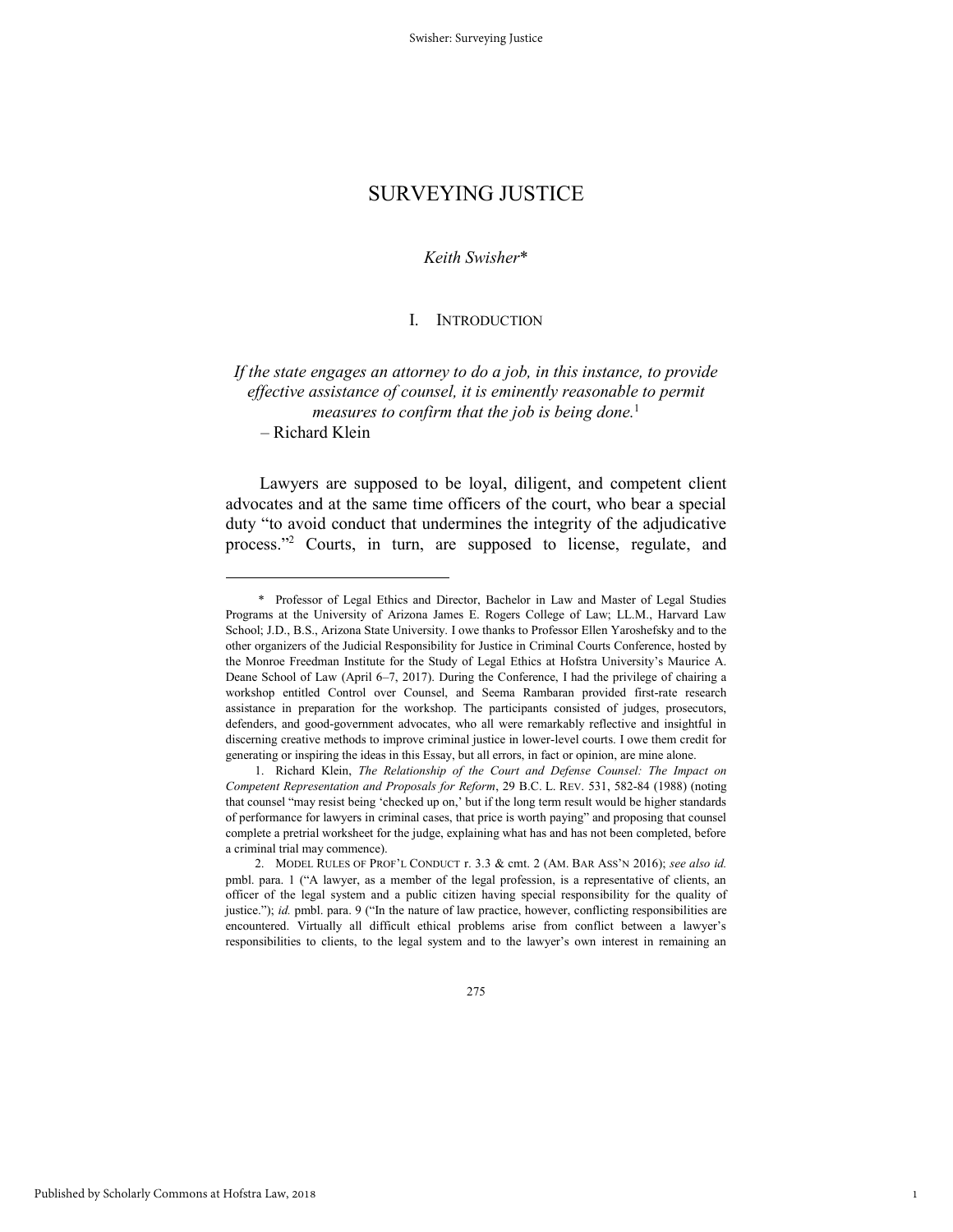#### 276 *HOFSTRA LAW REVIEW* [Vol. 46:275

<span id="page-2-0"></span>

supervise their officers of the court.<sup>3</sup> In criminal cases, moreover, courts appoint a great deal of the lawyers appearing before them, pursuant to both *Gideon*<sup>4</sup> and statutory rights to counsel.<sup>5</sup> Even though courts ordinarily have the power to appoint and remove attorneys in cases, especially criminal cases, they generally do not use that power wisely; subpar attorneys often populate appointment lists and, through those lists or other vehicles, regularly appear before the criminal courts.<sup>6</sup> Both prosecutorial misconduct and rampant ineffective assistance of counsel fill the courts.<sup>7</sup> Although no system is perfect, courts have missed a

ethical person while earning a satisfactory living.").

<sup>3.</sup> Indeed, in many states, when legislatures (or others) attempt to regulate lawyers qua lawyers, state supreme courts rebuke these attempts as conflicting with the courts' inherent authority to regulate the practice of law. To varying degrees, courts have generally asserted inherent power over the admission and discipline of attorneys. *See, e.g.*, RESTATEMENT (THIRD) OF THE LAW GOVERNING LAWYERS § 1 cmt. c (AM. LAW INST. 2000); Charles W. Wolfram, *Inherent Powers in the Crucible of Lawyer Self-Protection: Reflections on the LLP Campaign*, 39 S. TEX. L. REV. 359, 373-77 (1998) (discussing "affirmative" and "negative" uses of the doctrine); *see also* Laurel A. Rigertas, *Lobbying and Litigating Against "Legal Bootleggers"—The Role of the Organized Bar in the Expansion of the Courts' Inherent Powers in the Early Twentieth Century*, 46 CAL. W. L. REV. 65 (2009) (discussing the history of the inherent powers doctrine and the American Bar Association's efforts to influence it).

<sup>4.</sup> Gideon v. Wainwright, 372 U.S. 335, 339-45 (1963).

<sup>5.</sup> Erica J. Hashimoto, *The Price of Misdemeanor Representation*, 49 WM. & MARY L. REV. 461, 497-98 (2007) ("The Constitution requires appointment of counsel in non-felony cases only if an indigent defendant is actually sentenced to imprisonment, a suspended sentence, or probation enforceable by imprisonment. A number of states, however, currently require the appointment of counsel even in minor cases punishable only by fines. . . . A number of other states require the appointment of counsel in all cases in which the defendant is charged with an offense *punishable* by imprisonment, even though the Court made clear in *Scott* that the mere potential for imprisonment does not give rise to a right to counsel." (footnotes omitted) (citing Scott v. Illinois, 440 U.S. 367 (1979))); *see* U.S. CONST. amend. VI.

<sup>6.</sup> This Essay does not need to dwell on this point because much has already been written about the suboptimal initial appointment process in criminal cases. *See, e.g.*, Hashimoto, *supra* note [5](#page-2-0), at 464 ("Outrageously excessive caseloads have compromised the quality of indigent defense representation."); *cf.* Vanessa Merton, *What Do You Do When You Meet a "Walking Violation of the Sixth Amendment" If You're Trying to Put That Lawyer's Client in Jail?*, 69 FORDHAM L. REV. 997, 1005-18 (2000) (providing a dialogue of interaction between two student assistant district attorneys and a defense attorney to demonstrate the problem of ineffective assistance of counsel).

<sup>7.</sup> *See, e.g.*, BRANDON L. GARRETT, CONVICTING THE INNOCENT: WHERE CRIMINAL PROSECUTIONS GO WRONG 165-71 (2011); SAMUEL R. GROSS & MICHAEL SHAFFER, NAT'L REGISTRY OF EXONERATIONS, EXONERATIONS IN THE UNITED STATES, 1989–2012, at 65-67 (2012) (noting that official misconduct, including concealment of material evidence, contributed to a significant number of wrongful convictions); KATHLEEN M. RIDOLFI & MAURICE POSSLEY, N. CAL. INNOCENCE PROJECT, PREVENTABLE ERROR: A REPORT ON PROSECUTORIAL MISCONDUCT IN CALIFORNIA 1997–2009, at 17-41 (2010); *see also* Meredith J. Duncan, *The (So-Called) Liability of Criminal Defense Attorneys: A System in Need of Reform*, 2002 BYU L. REV. 1, 11-44 (noting widespread ineffective assistance and the currently unavailing remedies to the problem); *cf.* Barry Scheck, *How to Fight 'Bad Apple' Prosecutors Who Abuse the Justice System*, CNN (Dec. 5, 2013, 3:54 PM), http://www.cnn.com/2013/12/04/opinion/barry-scheck-innocence-project-prosecutor-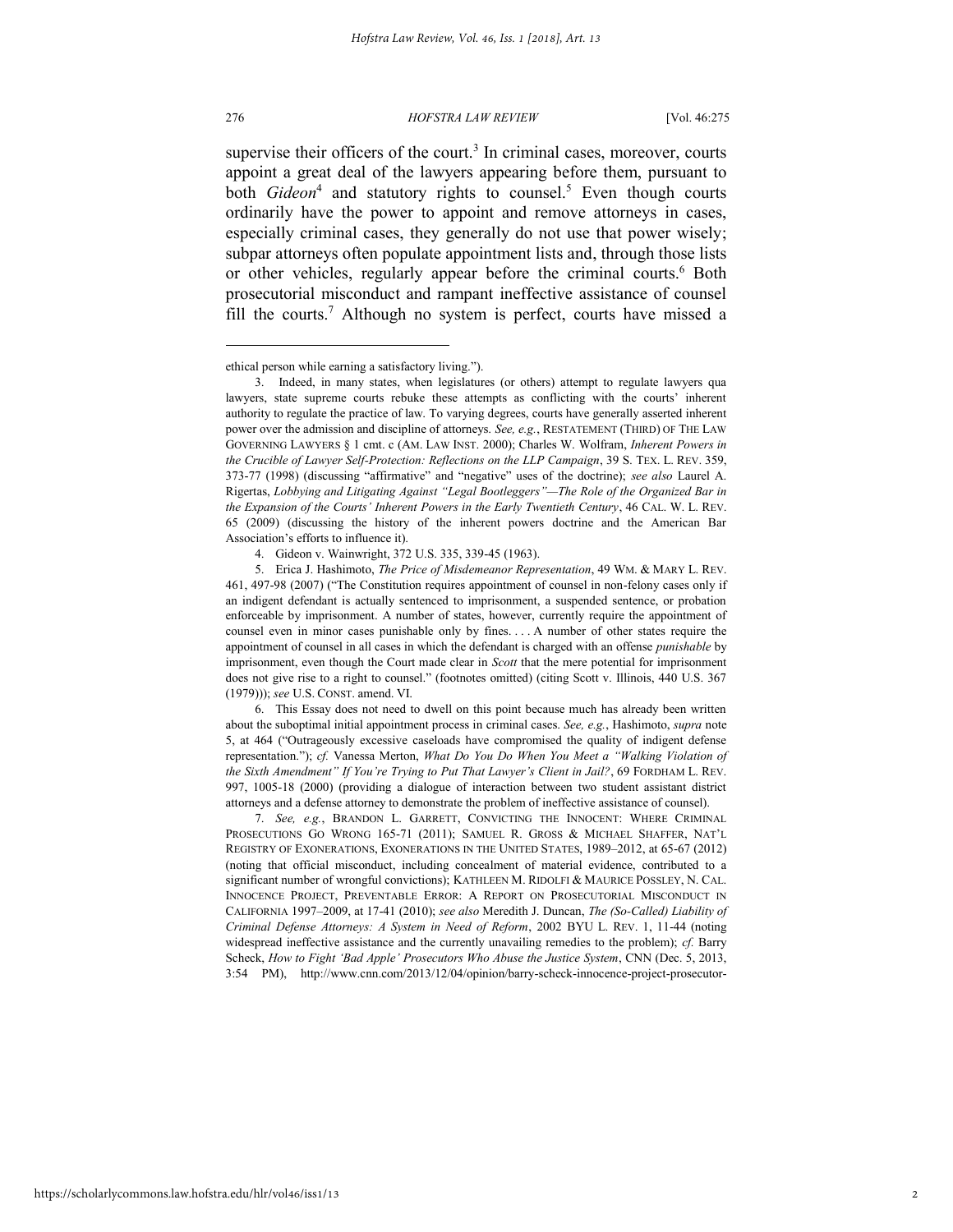critical opportunity to regulate and improve the practice of law. This brief Essay offers an idea to boost the supervision, development, and as appropriate, removal of counsel who appear in criminal cases.<sup>8</sup>

<span id="page-3-1"></span><span id="page-3-0"></span>Most successful large businesses, among others, deploy a form of 360-degree surveys to provide feedback to their employees (including executives and managers).<sup>9</sup> These surveys give the employee perspectives from a wide array of people with whom the employee interacts at work. For example, the employee's subordinates, peers, and supervisors evaluate the employee's performance and ultimately give that employee input so that the employee may continually improve on the job.<sup>10</sup> Defense attorneys and prosecutors generally receive no such input—not from clients, judges, judicial clerks, staff, witnesses, or anyone else with whom they interact in their profession.<sup>11</sup> And judges, who are charged with supervising officers of the court both generally and in the specific cases over which the judges are presiding, $12$  neither require nor review such evaluations. This is true even though the judges appoint the attorneys and even though many judges themselves

accountability (discussing the need for courts to use their contempt power to hold prosecutors accountable for *Brady* violations).

<span id="page-3-2"></span><sup>8.</sup> *See infra* Part V.

<sup>9.</sup> David K. Kessler, *The More You Know: How 360-Degree Feedback Could Help Federal District Judges*, 62 RUTGERS L. REV. 687, 701-02 (2010).

<sup>10.</sup> *Id.* at 700-01. To be sure, the surveys can serve additional purposes, including as a factor in determining annual compensation or discipline and helping the organization run efficiently. The employee often does not know the name of the person evaluating them. MOHAMMAD ROUHI EISALOU, HUMAN RESOURCE 360-DEGREE FEEDBACK PERFORMANCE APPRAISAL SYSTEM 1053 (2015) ("Typically, the employee receives anonymous feedback. The names of the individual raters are kept confidential. The system is managed by a third-party, generally, the human resources department.").

<sup>11.</sup> To be sure, some informal and sporadic feedback does already occur. As noted in the context of feedback for prosecutors:

There is already some informal feedback, through the courthouse grapevine and judges' and defense counsel's occasional comments to head prosecutors and post-trial debriefings. Likewise, some local bar associations already question their members to evaluate judicial performance. And some experiments with community prosecution ask victims or community leaders to evaluate particular prosecutors' performances. But feedback is so important that it needs to be continual, systematic, and comprehensive.

Stephanos Bibas, *Rewarding Prosecutors for Performance*, 6 OHIO ST. J. CRIM. L. 441, 445 (2009) (footnotes omitted).

<sup>12.</sup> *Cf.* MODEL CODE OF JUDICIAL CONDUCT r. 2.5(A) (AM. BAR ASS'N 2010) ("A judge shall perform judicial and administrative duties, competently and diligently."); *id.* r. 2.5 cmt. 4 ("In disposing of matters promptly and efficiently, a judge must demonstrate due regard for the rights of parties to be heard and to have issues resolved without unnecessary cost or delay. A judge should monitor and supervise cases in ways that reduce or eliminate dilatory practices, avoidable delays, and unnecessary costs.").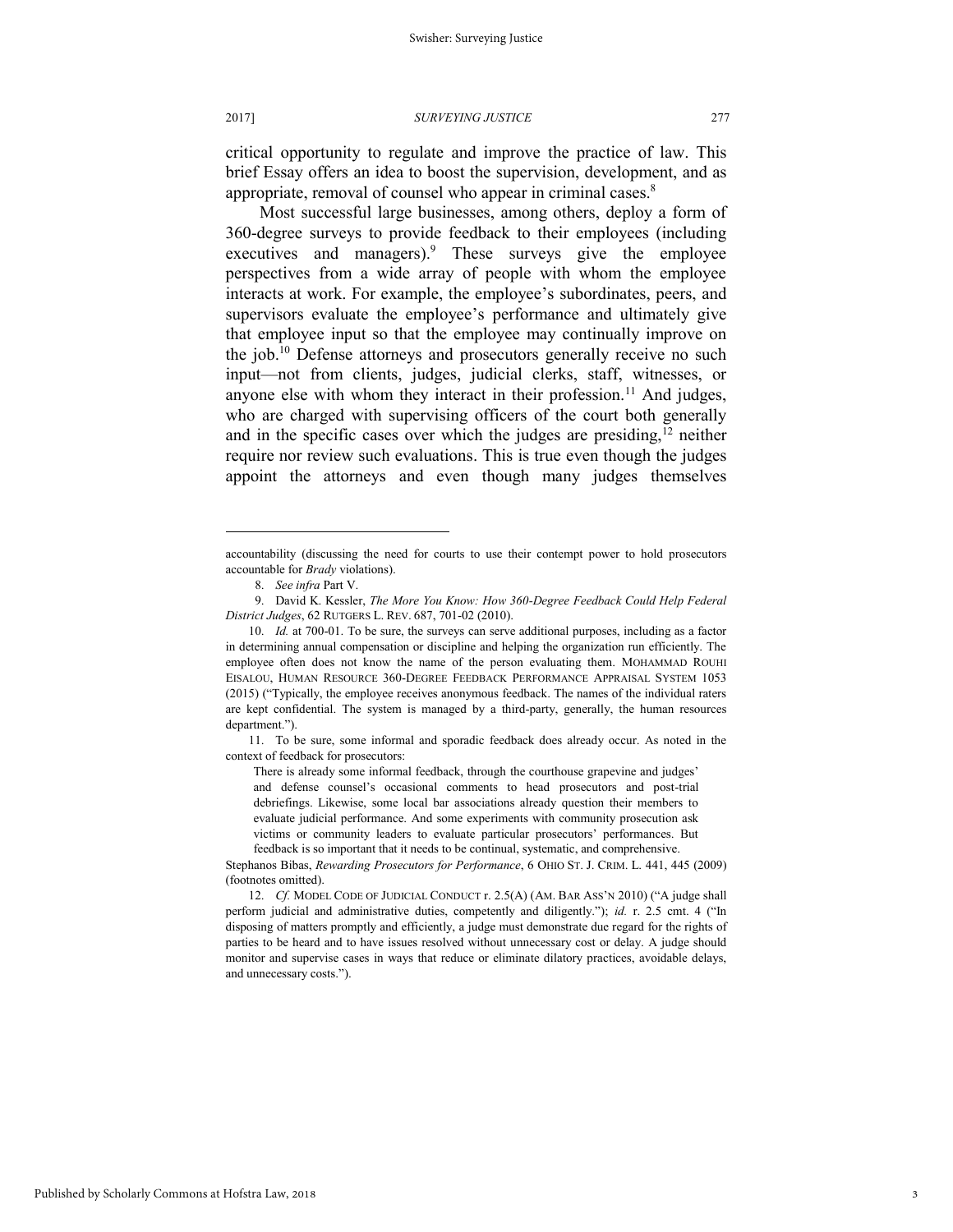278 *HOFSTRA LAW REVIEW* [Vol. 46:275

receive a form of such evaluations for professional development or retention purposes.<sup>13</sup>

In this Essay, I suggest a simple remedy: to provide courts with better data for the appointment and removal of attorneys appearing before them, and to provide attorneys with a key professional development tool, courts should implement 360-degree surveys of defenders and prosecutors.<sup>14</sup> This approach will provide attorneys with feedback on their performance from court staff, judges, clients, jurors, victims, and potentially others, and it will provide judges with important data bearing on whether to appoint, remove, or take other action regarding the surveyed attorneys.<sup>15</sup> After discussing 360-degree-based surveys immediately below,<sup>16</sup> I then discuss some likely objections and replies to the central concept, concluding with several recommendations for implementation.<sup>17</sup>

#### II. MULTISOURCE EVALUATIONS IN LAW AND BEYOND

Many businesses and other organizations, and leaders within those organizations, use a form of 360-degree surveys to assess performance and even emotional intelligence. Multisource evaluations are valuable because "collecting feedback from sources with different relationships to the reviewee in an organizational hierarchy creates a complete, or 360 degree, picture of the reviewee." <sup>18</sup> The process involves, typically, surveying other employees who fall below (subordinates), above (supervisors), and next to (peers) the evaluated employee in the corporate hierarchy.<sup>19</sup> Those outside the organization, such as clients or

l

Generally, 360-degree performance review differs from traditional professional development programs because it considers a larger number of sources for feedback. A traditional performance review might, for example, be based only on an employee's sales data and the opinion of his or her supervisor. In a 360-degree analysis, feedback is collected from at least three sources. First, as in many kinds of reviews, "downward feedback" comes from the reviewee's "superiors," the people for whom he works. Second, "upward feedback" comes from the people whom the reviewee manages or directs as well as various customers, including either actual customers outside the company or internal "customers." Third, "horizontal feedback" comes from the

<sup>13.</sup> *See infra* Part II (discussing judicial performance review).

<sup>14.</sup> *See infra* Part V.

<sup>15.</sup> *See* Kessler, *supra* not[e 9,](#page-3-0) at 702-03; *infra* Part V.

<sup>16.</sup> *See infra* Parts II–III.

<sup>17.</sup> *See infra* Parts IV–V.

<sup>18.</sup> Kessler, *supra* not[e 9](#page-3-0), at 701 ("360-degree performance management is also referred to as 'multisource,' 'multirater,' or 'full-circle' feedback." (quoting Edward Prewitt, *Should You Use 360° Feedback for Performance Reviews?*, HARV. MGMT. UPDATE, Feb. 1999, at 8, 8)).

<sup>19.</sup> *Id.* at 700-01. In arguing that 360-degree surveys should be used for federal judges, David Kessler has explained further the nomenclature and process: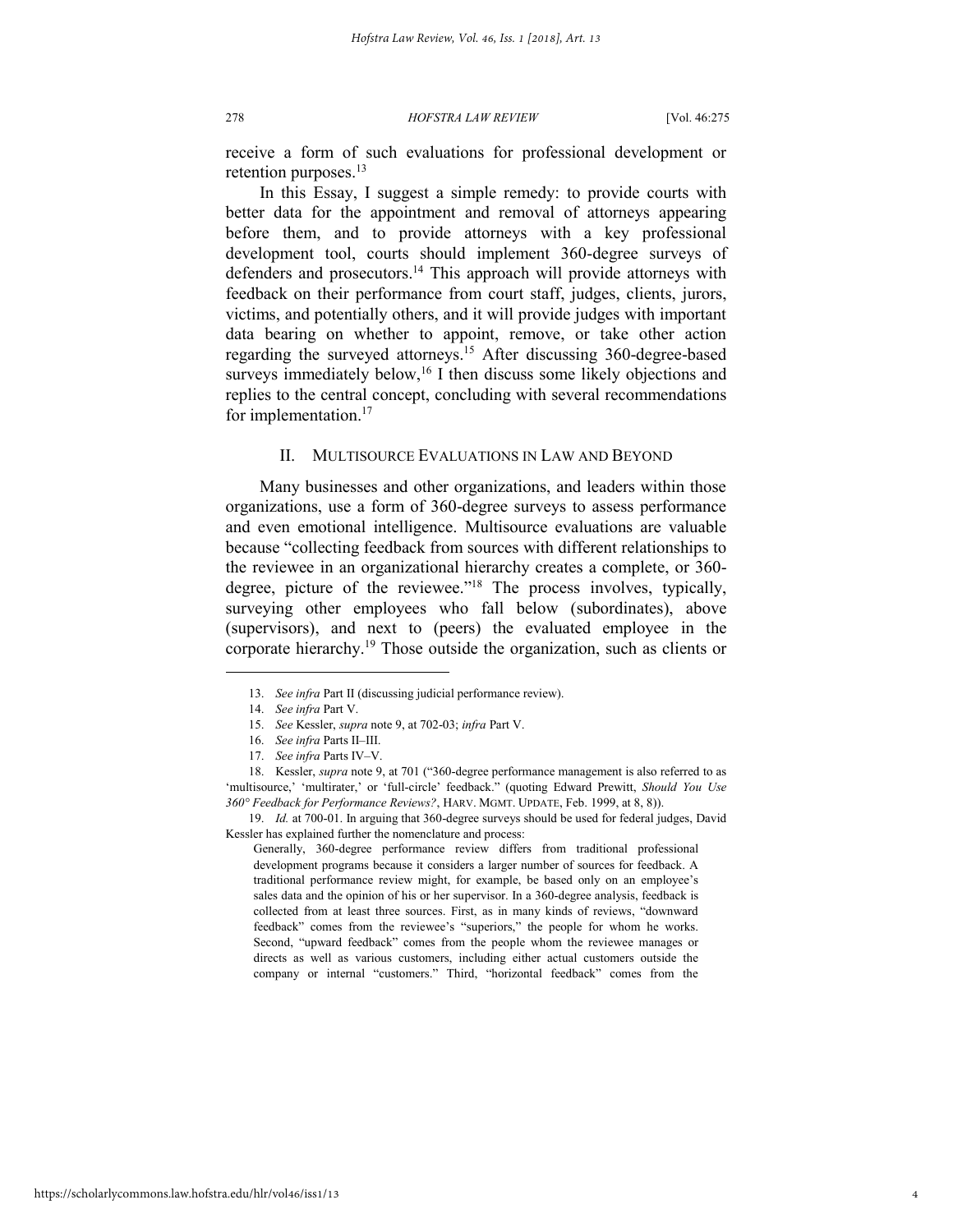consultants, might also be surveyed.<sup>20</sup> The results are often (but not necessarily) anonymous to the employee.<sup>21</sup> In the end, the approach gives the employee an insightful picture of how others, including subordinates, view the employee's performance and emotional intelligence (among other aspects).<sup>22</sup> In light of the thorough, diverse, and otherwise unavailable feedback, it is perhaps not surprising that the "[e]mpirical literature supports the argument that 360-degree feedback can improve performance."<sup>23</sup>

360-degree surveys have been proposed or actually used in legal contexts. In analyzing ways to measure prosecutorial performance, Professor Stephanos Bibas has noted that a prosecutor's supervisor is not the only actor with critical information about that prosecutor's performance:

Many other actors in the system also have relevant information about prosecutors' performance: judges, defense counsel, defendants, and victims all see prosecutors in action. The ideal evaluation system would aggregate information from these actors across hundreds of cases. . . . These ratings would assess and aggregate zeal, investigation, research, rhetorical skill, professionalism, ethics, diligence, courtesy, respect, and satisfaction across a range of cases. Collective evaluation would thus be more subtle, reliable, and resistant to manipulation than a single statistic. This idea parallels the management trend toward 360 degree feedback, aggregating feedback from supervisors, subordinates, peers, customers, suppliers, and even competitors.<sup>24</sup>

l

[D]esigning the right survey tool would take work, to make it detailed enough to provide useful information yet brief enough that those surveyed would respond.

 Prosecutors' offices would email these forms to victims and defendants right after each case, and to judges, defense counsel, and police every few months. Evaluators could also file follow-up reports to flag DNA or suppressed witness evidence that comes to light years later. A web-based survey tool, such as zoomerang.com or surveymonkey.com, could collect and tabulate responses anonymously. A computer

reviewee's peers, either people with whom he has worked on a team or other peers with whom he has interacted.... Some programs also include the completion of a selfevaluation by the person receiving the feedback; the recipient's self-evaluation provides a useful baseline against which to compare the other feedback received.

*Id.* (footnotes omitted).

<sup>20.</sup> *Id.*

<sup>21.</sup> EISALOU, *supra* note [10,](#page-3-1) at 1053.

<sup>22.</sup> *See* Kessler, *supra* not[e 9,](#page-3-0) at 702-03.

<sup>23.</sup> *Id.* at 703 & n.103.

<sup>24.</sup> Bibas, *supra* note 11, at 444-45 (first citing THE HANDBOOK OF MULTISOURCE FEEDBACK (David W. Bracken, Carol W. Timmreck, & Allan H. Church eds., 2001); then citing MICHAEL ARMSTRONG, A HANDBOOK OF HUMAN RESOURCE MANAGEMENT PRACTICE 521-29 (10th ed. 2006); and then citing PETER WARD, 360-DEGREE FEEDBACK (1997)). In terms of implementation, Professor Bibas suggested: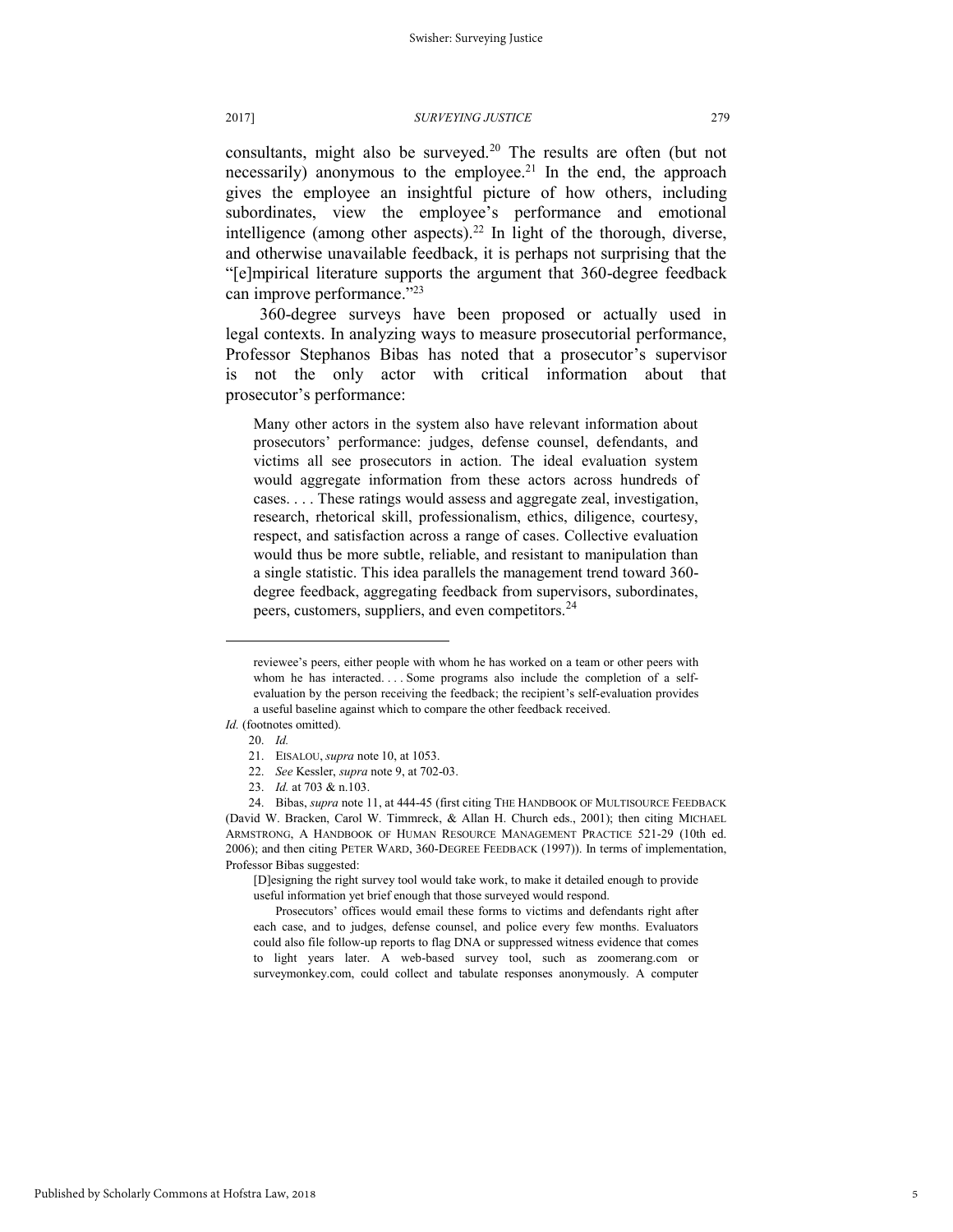280 *HOFSTRA LAW REVIEW* [Vol. 46:275

The idea should also resonate with state court judges. Such judges are the model, not the exception: many receive routine judicial performance review, which in many states has evolved into a meaningful process and instrument to evaluate judges and aid them in their professional development.<sup>25</sup> In sum:

More than twenty states and territories formally review the performance of at least some state court judges. The reviews generally cover a variety of topics, including the judge's legal ability, her integrity and fairness, and her communication and writing. In addition, some states ask the judge to complete a self-evaluation. . . . While some states solicit feedback only from attorneys, others seek feedback from jurors, court personnel, and other participants in the judicial process.<sup>26</sup>

The time has come to apply this insightful process to attorneys in criminal courts, or so I suggest below.<sup>27</sup>

#### <span id="page-6-0"></span>III. THE JUDICIAL IMPERATIVE

Several ethical or structural sources suggest a need for judges to supplement their presently deficient knowledge in making court appointments and supervising attorneys in the courtroom.<sup>28</sup> Because judges must promote public confidence in the judiciary, they "should participate in activities that promote ethical conduct among judges and lawyers, support professionalism within the judiciary and the legal profession, and promote access to justice for all."<sup>29</sup> Judges also must ensure that the parties (here, the state and the defendant) receive "the

algorithm could weed out or discount outlier responses. *Id.* at 445.

<sup>25.</sup> NATALIE KNOWLTON & MALIA REDDICK, INST. FOR THE ADVANCEMENT OF THE AM. LEGAL SYS., LEVELING THE PLAYING FIELD: GENDER, ETHNICITY, AND JUDICIAL PERFORMANCE EVALUATION 4-6 (2012), http://iaals.du.edu/sites/default/files/documents/publications/ iaals\_level\_ the\_playing\_field.pdf (discussing judicial performance review).

<sup>26.</sup> Kessler, *supra* note [9,](#page-3-0) at 697-98 (footnotes omitted). Judicial performance evaluation ("JPE") programs have long "provide[ed] relevant useful information to voters in judicial elections." Jordan M. Singer, *Knowing Is Half the Battle: A Proposal for Prospective Performance Evaluations in Judicial Elections*, 29 U. ARK. LITTLE ROCK L. REV. 725, 736 (2007). Furthermore, "[c]urrently nineteen states, plus Puerto Rico and the District of Columbia, have formal JPE programs, in which sitting judges are periodically evaluated on their performance on the bench." *Id.*  (citing INST. FOR THE ADVANCEMENT OF THE ADVANCEMENT OF THE AM. LEGAL SYS., SHARED EXPECTATIONS: JUDICIAL ACCOUNTABILITY IN CONTEXT app. A (2006)).

<sup>27.</sup> *See infra* Parts III–V.

<sup>28.</sup> *See infra* note[s 29](#page-6-0)[-40](#page-8-0) and accompanying text.

<sup>29.</sup> MODEL CODE OF JUDICIAL CONDUCT r. 1.2 & cmt. 4 (AM. BAR ASS'N 2010).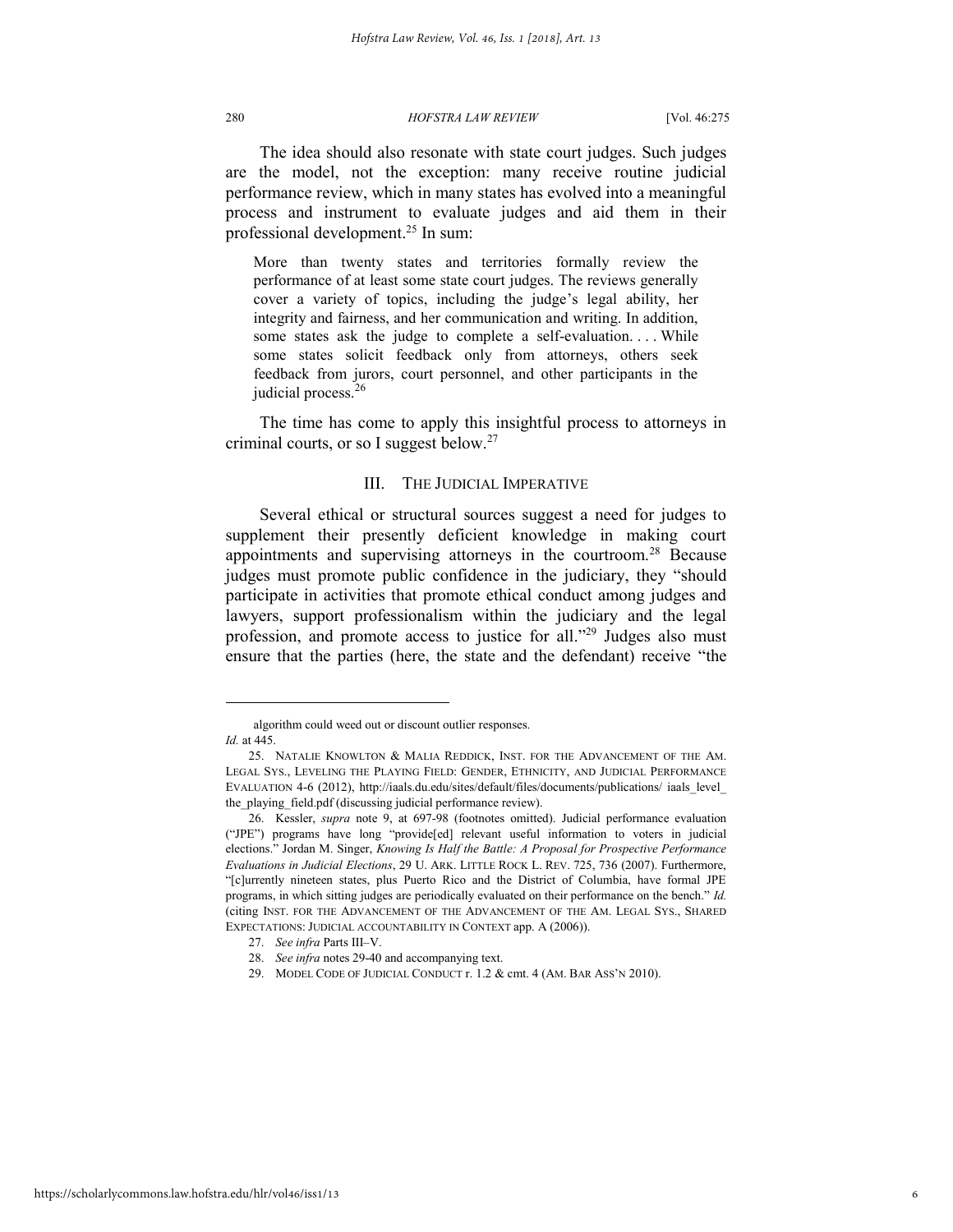right to be heard according to law," <sup>30</sup> which "is an essential component of a fair and impartial system of justice." <sup>31</sup> To preserve the substantive rights of litigants, moreover, judges must observe "procedures protecting the right to be heard." <sup>32</sup> For pro se defendants as well, courts have at least a general, if not well-defined, interest in ensuring that prosecutors treat defendants fairly in the courts.<sup>33</sup>

Furthermore, "[t]aking action to address known misconduct is a judge's obligation."<sup>34</sup> Thus, "[i]gnoring or denying known misconduct among . . . members of the legal profession undermines a judge's responsibility to participate in efforts to ensure public respect for the justice system."<sup>35</sup> When necessary to refer lawyers for disciplinary investigation, "[c]ooperation with investigations and proceedings of judicial and lawyer discipline agencies . . . instills confidence in judges' commitment to the integrity of the judicial system and the protection of the public." 36

Finally, "[i]n making administrative appointments, a judge . . . shall exercise the power of appointment impartially[] and on the basis of merit; and . . . shall avoid nepotism, favoritism, and unnecessary

l

34. MODEL CODE OF JUDICIAL CONDUCT r. 2.15 cmt. 1. Judges must report misconduct or take other appropriate action, if they know about or at least reasonably suspect the misconduct:

A judge having knowledge that a lawyer has committed a violation of the Rules of Professional Conduct that raises a substantial question regarding the lawyer's honesty, trustworthiness, or fitness as a lawyer in other respects shall inform the appropriate authority

A judge who receives information indicating a substantial likelihood that a lawyer has committed a violation of the Rules of Professional Conduct shall take appropriate action. *Id.* r. 2.15(B), (D).

# *Id.* r. 2.15 cmt. 2.

35. *Id.* r. 2.15 cmt. 1.

36. *Id.* r. 2.16 cmt. 1.

<sup>30.</sup> *Id.* r. 2.6(A).

<sup>31.</sup> *Id.* r. 2.6 cmt. 1; *see also id.* r. 2.6 ("A judge shall accord to every person who has a legal interest in a proceeding . . . the right to be heard according to law."); *id.* r. 2.6 cmt. 4 ("[A] judge must demonstrate due regard for the rights of the parties to be heard . . . .").

<sup>32.</sup> *Id.* r. 2.6 cmt. 1.

<sup>33.</sup> *See id.* r. 2.2 cmt. 4 ("It is not a violation of this Rule for a judge to make reasonable accommodations to ensure pro se litigants the opportunity to have their matters fairly heard."); MODEL RULES OF PROF'L CONDUCT r. 3.8(b), (c) (AM. BAR ASS'N 2016) (requiring prosecutors to "make reasonable efforts to assure that the accused has been advised of the right to, and the procedure for obtaining, counsel and has been given reasonable opportunity to obtain counsel" and "not [to] seek to obtain from an unrepresented accused a waiver of important pretrial rights, such as the right to a preliminary hearing").

<sup>[</sup>A]ctions to be taken in response to information indicating that a lawyer has committed a violation of the Rules of Professional Conduct may include but are not limited to communicating directly with the lawyer who may have committed the violation, or reporting the suspected violation to the appropriate authority or other agency or body.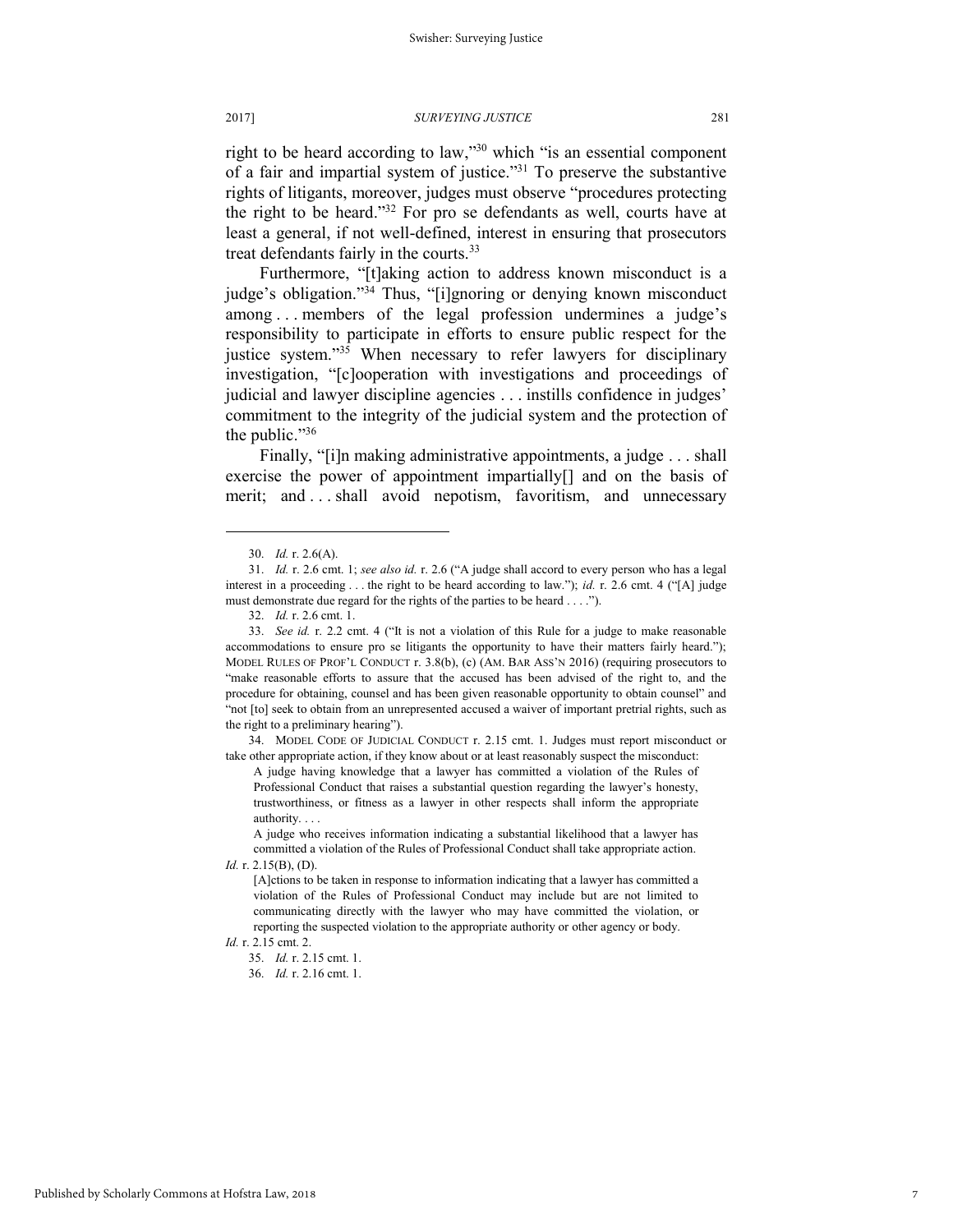282 *HOFSTRA LAW REVIEW* [Vol. 46:275

appointments." <sup>37</sup> To appoint on the "basis of merit," and not some lesser or arbitrary standard, judges must know something about the lawyer's performance.<sup>38</sup> Likewise, to "promote ethical conduct among . . . lawyers, support professionalism within the judiciary and the legal profession, and promote access to justice for all,"<sup>39</sup> judges should ensure that the attorneys they are appointing and supervising are performing ethically and developing professionally.<sup>40</sup>

<span id="page-8-0"></span>Notwithstanding these general obligations, judges often have little information about the attorneys they appoint or permit.<sup>41</sup> Worse, they

[T]he trial judge "has the responsibility for safeguarding both the rights of the accused and the interests of the public in the administration of criminal justice. The adversary nature of the proceedings does not relieve the trial judge of the obligation of raising on his or her initiative, at all appropriate times and in an appropriate manner, matters which may significantly promote a just determination of the trial."

*Id.* at 50 & n.265 (first citing STANDARDS FOR CRIMINAL JUSTICE: SPECIAL FUNCTIONS OF THE TRIAL JUDGE Standard 6-1.1(a) (AM. BAR ASS'N 2009); and then quoting *id.*). Appointing or permitting subpar attorneys, who may be engaging in ineffective or unethical representation, appears inconsistent with these obligations.

41. *See* Ronald F. Wright & Ralph A. Peeples, *Criminal Defense Lawyer Moneyball: A Demonstration Project*, 70 WASH. & LEE L. REV. 1221, 1225 (2013) ("Judges evaluate the work of counsel in at least two settings: when they apply constitutional minimum standards of availability and quality, and when they appoint attorneys for indigent defendants. In both settings, judges operate on the basis of extremely thin information." (footnote omitted)); *see also id.* at 1227-28 ("In

<sup>37.</sup> *Id.* r. 2.13(A); *see id.* 2.13 cmt. 1 ("Appointees of a judge include assigned counsel . . . . Consent by the parties to an appointment . . . does not relieve the judge of the obligation prescribed by paragraph (A).").

<sup>38.</sup> *See, e.g.*, Kelly A. Hardy, Comment, *Contracting for Indigent Defense: Providing Another Forum for Skeptics to Question Attorney's Ethics*, 80 MARQ. L. REV. 1053, 1067-68 ("Both the ABA Standards and the NLADA [(National Legal Aid & Defender Association)] Guidelines prohibit the awarding of government contracts solely on the basis of cost. Instead, the standards require that the contracting entity consider the following factors to ensure quality representation: the categories of cases the attorney will handle under the contract, the term of the contract, identification of the attorney to perform legal representation under the contract and a prohibition of substitute counsel without prior approval, specific workload standards, minimum levels of experience, a policy for conflict of interest cases and the provision of funds necessary to resolve such conflicts, limitations on the private practice of law outside the contract, and reasonable compensation levels and a designated method of payment." (footnotes omitted) (citing STANDARDS FOR CRIMINAL JUSTICE Standards 5-3.1, 5-3.3 (AM. BAR ASS'N 1993); and then citing GUIDELINES FOR NEGOTIATING AND AWARDING GOVERNMENTAL CONTRACTS FOR CRIMINAL DEFENSE SERVICES pmbl., Guideline Part IV-3 (NAT'L LEGAL AID & DEF. ASS'N 1984))).

<sup>39.</sup> MODEL CODE OF JUDICIAL CONDUCT r. 1.2 cmt. 4.

<sup>40.</sup> *See* Douglas L. Colbert, *Thirty-Five Years After* Gideon*: The Illusory Right to Counsel at Bail Proceedings*, 1998 U. ILL. L. REV. 1, 49-50 ("The burden of ensuring that indigent defendants receive counsel's immediate assistance for bail does not fall solely upon public defenders and courtappointed lawyers. Prosecutors and judges also assume crucial roles. Each is charged with a duty of fairness to the accused, with upholding the Constitution, and with safeguarding the integrity of the judicial system. . . . Judicial officers have an even stronger ethical duty to protect the rights of the unrepresented defendant. Indeed, the presiding judge is ultimately responsible to ensure that justice is achieved in each case." (footnotes omitted)). Furthermore,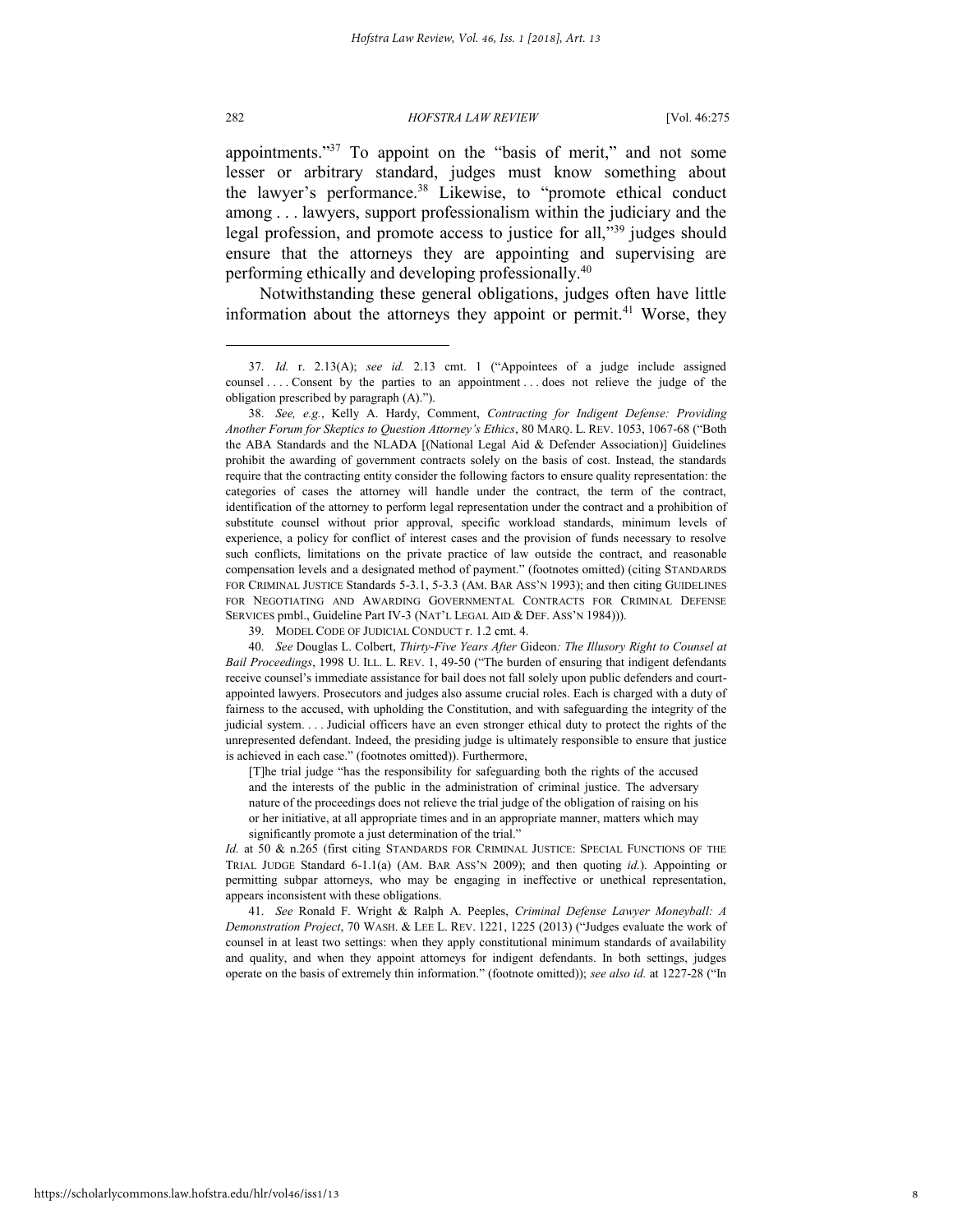little supervision."<sup>43</sup>

<span id="page-9-0"></span>occasionally make appointments because the attorneys have donated to their judicial campaigns or simply because they feel that the attorneys need the money.<sup>42</sup> Equally as troubling, "[o]nce appointed to represent an indigent defendant, the attorney seems to be subject to

42. These appointments may well run afoul of the judicial ethics rules, see MODEL CODE OF JUDICIAL CONDUCT r. 2.13, but their occurrence is difficult to prove. *See* Catherine Greene Burnett et al., *In Pursuit of Independent, Qualified, and Effective Counsel: The Past and Future of Indigent Criminal Defense in Texas*, 42 S. TEX. L. REV. 595, 619-22 (2001) ("Not surprisingly, judges responding to the survey indicate that factors related to the difficulty of the case, the defendant's need for specialized knowledge, and the attorney's degree of experience influenced their appointment decisions. The judicial survey, however, also revealed factors that influence judicial appointment decisions that most would consider inappropriate in the judicial arena . . . . Nearly half of the [Texas] judges surveyed reported that their peers sometimes appoint counsel because they have a reputation for moving cases, *regardless of the quality of the defense they provide*, and a comparable number indicated that the attorney's need for income influences the appointment decision." (emphasis in original) (footnotes omitted)); *see also id.* at 623-24 ("In the view of the judicial participants, personal and political factors also play a role in the appointment process. Nearly four in ten judges indicated that their peers occasionally appoint an attorney because he or she is a friend, while roughly one-third of judges sometimes consider whether the attorney is a political supporter or has contributed to their campaign." (footnotes omitted)).

43. Burnett et al., *supra* not[e 42,](#page-9-0) at 624-25 ("A majority of judges indicated that there are no formal provisions for monitoring the quality of legal representation in their courts. Even in cases where informal standards are in place, there is reason to be concerned about the quality of legal representation that may be provided by those attorneys who were friends, political supporters, or appointed because of their reputation to move the docket. One prosecutor noted that when he observed ineffective representation he would 'mention it to the judge who usually does nothing.' Another commented that he would 'bring it to the attention of the coordinator who does the appointment—always to no avail.' Other prosecutors only call attention to the poor representation if it will not harm their case. This sentiment was expressed by a prosecutor who observed that 'sometimes I tell them [defense attorneys] where they have missed an important point; but only if I know I can effectively counter it.'" (footnotes omitted)). *But see* AM. BAR ASS'N, TEN PRINCIPLES OF A PUBLIC DEFENSE DELIVERY SYSTEM 3 (2002), https://www.americanbar.org/content/dam/aba/ administrative/legal\_aid\_indigent\_defendants/ls\_sclaid\_def\_tenprinciplesbooklet.authcheckdam.pdf ("The defender office (both professional and support staff), assigned counsel, or contract defenders should be supervised and periodically evaluated for competence and efficiency.").

short, the appointment decision rest on unquantifiable impressions of attorney quality (in ad hoc jurisdictions) or on crude measures of past experience (rules requiring a certain number of prior trials). . . . These judgments, unlike the assessments that judges make under *Gideon* and *Strickland*, could improve if the judge had richer information available about the performance of individual attorneys. The judge guesses about the proper attorney to appoint based on such thin evidence because the evidence is expensive to develop, not because it is irrelevant."); *cf.* Meredith Anne Nelson, Comment, *Quality Control for Indigent Defense Contracts*, 76 CALIF. L. REV. 1147, 1177- 82 (1988) ("In order for the proposed legislation to be fully effective, attorneys awarded contracts in compliance with the statute must also provide the level of representation indicated by their bid prospectus. The legislation can only operate effectively if the individual contract attorneys and firms operating under the system are accountable to the county administrators for their performance of the contract terms. This [Comment] discusses the need for attorney time records to monitor counsel's performance and to promote effectiveness and efficiency within the system.").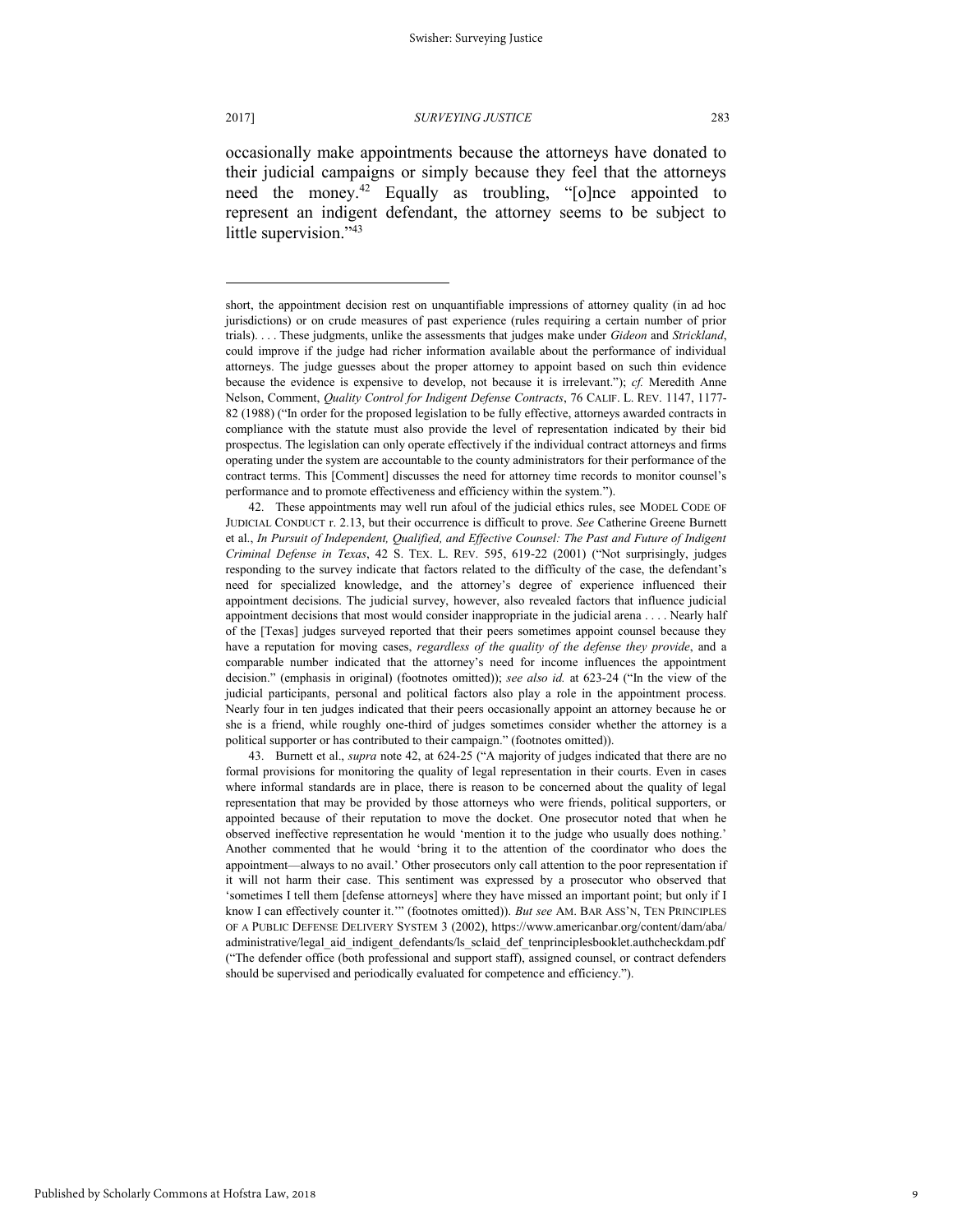284 *HOFSTRA LAW REVIEW* [Vol. 46:275

In addition to assisting judges in meeting their mandatory and aspirational duties, periodic, 360-degree feedback (or as close to it as possible) would finally provide judges, over time, with particularly salient information bearing on appointments and removals. Moreover, the feedback itself will likely improve the defense lawyers' (and prosecutors') performance.<sup>44</sup> As discussed immediately below, however, caution is needed in implementing and reviewing the surveys.<sup>45</sup>

#### IV. SOME OBJECTIONS AND REPLIES

This idea does present certain risks. A key concern is whether the surveys might interfere with lawyers' independence in a manner that might harm current or future clients or impact negatively a laudable professional value. Lawyers generally cannot "permit a person who recommends, employs, or pays the lawyer to render legal services for another to direct or regulate the lawyer's professional judgment in rendering such legal services."<sup>46</sup> Analogously as well, lawyers generally cannot enter agreements that restrict their right to practice law.<sup>47</sup> Furthermore, lawyers should not permit others to pry into confidential or

<sup>44.</sup> *See, e.g.*, Adele Bernhard, *Raising the Bar: Standards-Based Training, Supervision, and Evaluation*, 75 MO. L. REV. 831, 845-46 (2010) ("To learn and progress, lawyers need evaluation as well as supervision. Lawyers, as a profession, tend to avoid self-evaluation. But there is simply no excuse for this lack of reflection – especially when there are performance guidelines that provide yardsticks to measure actual performance. Public defenders need careful assessment in order to improve their skills and to progress as lawyers. Public defender clients deserve counsel who receive continual assistance in becoming better lawyers. . . . For example, a defender's client communication skills could be evaluated by looking at notes in the file, observing how the defender speaks to clients, or even interviewing clients to determine how much they understood.").

<sup>45.</sup> *See infra* Parts IV–V.

<sup>46.</sup> MODEL RULES OF PROF'L CONDUCT r. 5.4(c) (AM. BAR ASS'N 2016); *cf.* Bibas, *supra* note [11](#page-3-2), at 447 ("Monitoring also sends the message that performance matters and that prosecutors must view judges, defense counsel, defendants, victims, and the public as their constituents. Knowing that they were being evaluated, prosecutors would strive to serve their constituencies better, much as salesmen and customer-service representatives do. Incentives, rather than rules, would guide prosecutorial discretion."). Thus, "[k]nowing that they were being evaluated," prosecutors would change their behavior in a concerning manner. Bibas, *supra* note 10, at 447*.*

<sup>47.</sup> MODEL RULES OF PROF'L CONDUCT r. 5.6 ("A lawyer shall not participate in offering or making: (a) a partnership, shareholders, operating, employment, or other similar type of agreement that restricts the right of a lawyer to practice after termination of the relationship, except an agreement concerning benefits upon retirement; or (b) an agreement in which a restriction on the lawyer's right to practice is part of the settlement of a client controversy."). The accompanying official comment asserts that "[a]n agreement restricting the right of lawyers to practice after leaving a firm not only limits their professional autonomy but also limits the freedom of clients to choose a lawyer." *Id.* r. 5.6 cmt. 1. Here, the analogy is fairly weak, but as an example, the rule inhibits certain interference with the lawyer's practice and the surveys (if the results are low or misused) might result in a court removing the attorney from the panel or rescinding or refusing to renew an indigent-defense contract.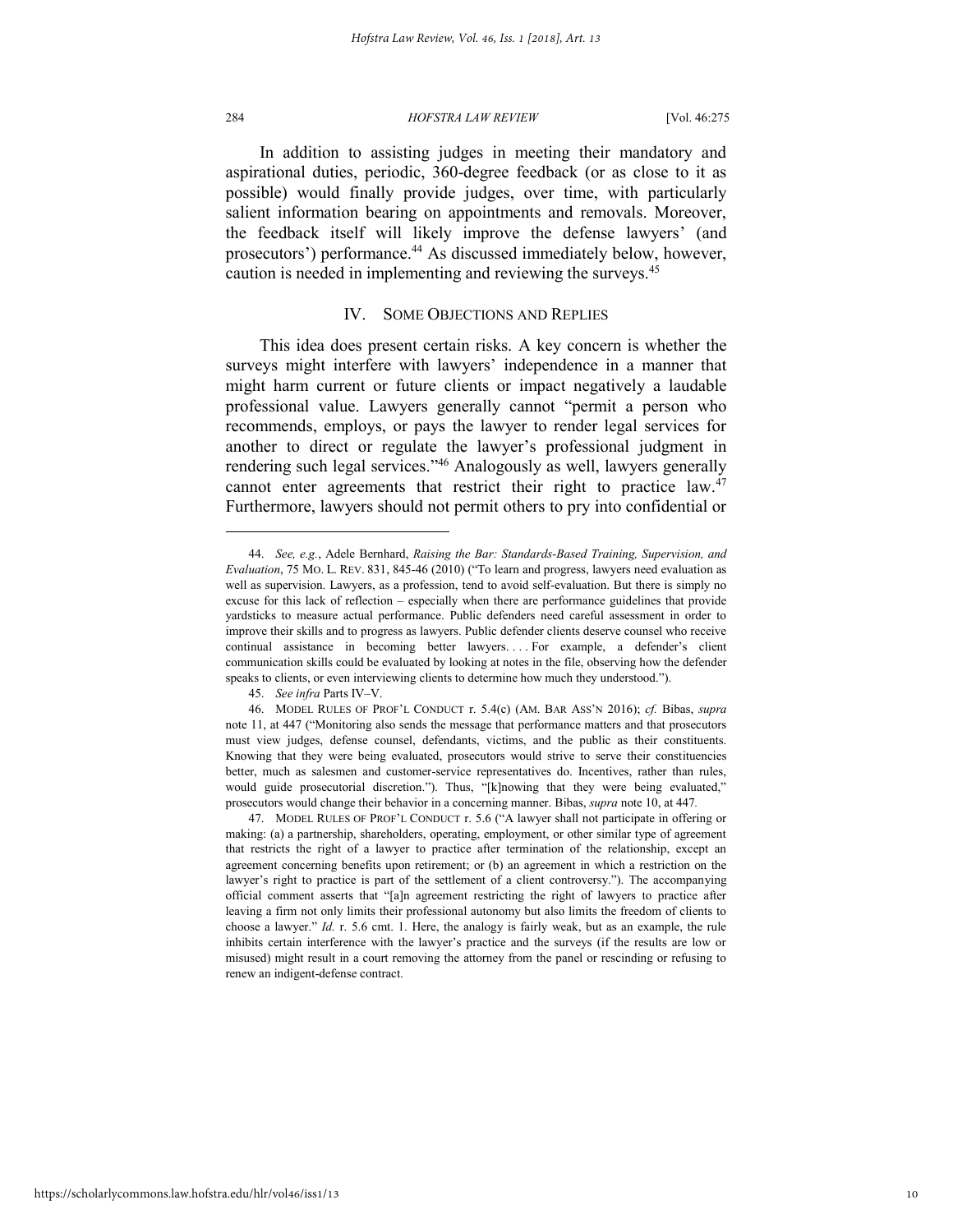2017] *SURVEYING JUSTICE* 285

and pays (or authorizes payment) for many criminal defense lawyers, the use of these surveys, including the judicial and prosecutorial responses, could impact the lawyer's independence and professional judgment and (if the lawyer scores low) limit the lawyer's ability to practice before certain courts.

Interestingly, although the governing ethical rules effectively require lawyers to protect their independence from various sources, a key exception (but often an implicit one) is the courts. For example, a lawyer's requirement of candor is heightened to some extent for courts.<sup>49</sup> This is not necessarily the place to discuss, but perhaps just to flag, that the judiciary (as the most direct regulator of lawyers) has the power to, and does, interfere with lawyers' independence. This regulatory interference unsurprisingly exists, but it often is implemented in commendable or even necessary ways.<sup>50</sup>

Because the judiciary has this power, this Essay assumes that the judiciary could in fact impose the survey suggestions. The question still remains whether it would be wise to do so. In an adversarial system, low ratings from judges or opposing counsel may work to rid the system of worthy advocates; in other words, the surveys might not simply identify advocates who are rendering suboptimal performance, but might also, consciously or subconsciously, be gamed with low scores for those advocates who effectively challenge the respondent judges or opposing counsel.<sup>51</sup> Could, in response, sufficient controls be put into place to eliminate or significantly limit this weighty concern?

<sup>48.</sup> *See id.* r. 1.8(f) ("A lawyer shall not accept compensation for representing a client from one other than the client unless: (1) the client gives informed consent; *(2) there is no interference with the lawyer's independence of professional judgment or with the client-lawyer relationship; and (3) information relating to representation of a client is protected as required by Rule 1.6.*" (emphasis added)).

<sup>49.</sup> *See, e.g.*, *id.* r. 3.3. Where this rule, regulating candor toward tribunals, applies, it overrides the lawyer's duty of confidentiality to the client. *See id.* r. 3.3(c).

<sup>50.</sup> For example, the courts have required that lawyers adhere to the ethical rules and pay into a client protection fund. Ctr. for Prof'l Responsibility, *Client Protection Funds*, A.B.A., https://www.americanbar.org/groups/professional\_responsibility/resources/client\_protection/tplart0 2.html (last visited Nov. 15, 2017); *see, e.g.*, *Client Protection Fund*, ST. B. MICH., https://www.michbar.org/client/protectionfund (last visited Nov. 15, 2017).

<sup>51.</sup> *Cf.* Burnett et al., *supra* not[e 42,](#page-9-0) at 624-25 ("This situation is complicated by the fact that what is deemed 'competent' may depend on one's vantage point in the judicial system. A defense attorney from Galveston County noted that 'some judges will not appoint lawyers who they don't think are competent. The problem is that for at least one judge, competence means pleading the case out quickly.'" (footnote omitted)).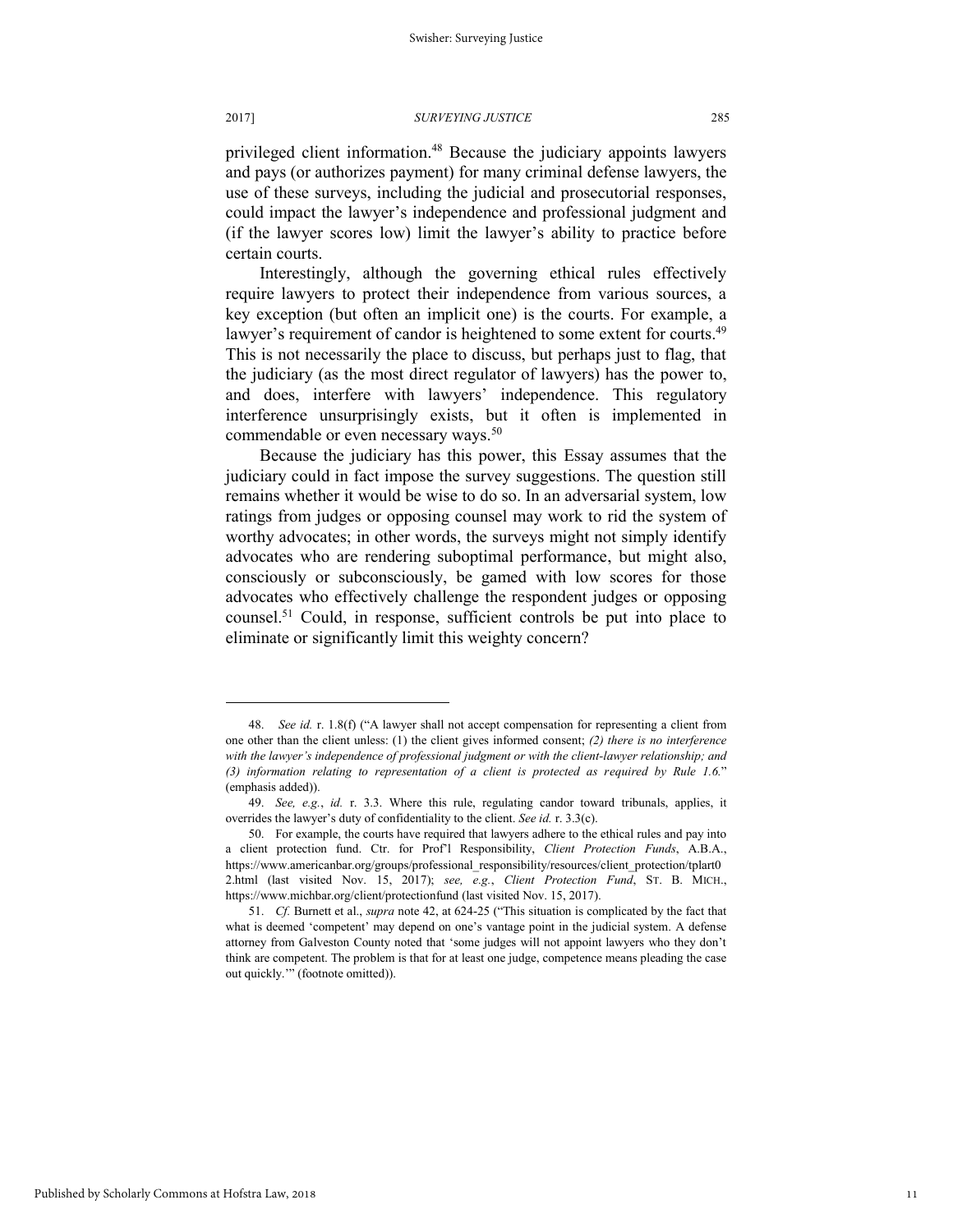#### 286 *HOFSTRA LAW REVIEW* [Vol. 46:275

One responsive measure would be to pull the teeth out of the idea by using the surveys for only professional development,<sup>52</sup> not appointments, disqualifications, disciplinary referrals, or other potential uses. The results could even be confidential such that only the surveyed lawyer receives the results. While the resulting surveys would still be an improvement over the status quo (nothing), these limiting measures would also strip away some of the idea's greatest opportunities. Another measure, perhaps equally as drastic, would be to eliminate opposing counsel as respondents. But this eliminates a potentially valuable piece of feedback (including strategic insights for the surveyed lawyer for future dealings with opposing counsel and the benefits to future clients to the extent that the lawyer incorporates the feedback). In light of this value, a better solution might be to recognize that the feedback of opposing counsel might not be objective or even fully candid and to discount it accordingly. Likewise, one judge's negative comments (which could, for instance, represent retaliation against an advocate who thoroughly litigates non-frivolous issues) should not necessarily deserve more weight than the feedback from other respondents. The beauty of these surveys is that over time a clearer, less biased picture will shine through as more and more respondents evaluate the lawyer. Some objective lessons will likely surface in the aggregated data.

Risks to effective advocates are not the only risks, however; risks to responding clients are also present. Clients might reveal, intentionally or inadvertently, privileged information (and almost certainly otherwise confidential information). But clients are permitted to waive privilege and have no confidentiality obligations.<sup>53</sup> The risk of prejudice to them

<sup>52.</sup> Kessler, *supra* note [9,](#page-3-0) at 687-88, 706-07 (noting in the context of judicial performance review that feedback may be for "professional development (helping judges become more effective) rather than performance evaluation (ranking and grading judges)"). In the peer review context, see Alan Paterson, *Peer Review and Quality Assurance*, 13 CLINICAL L. REV. 757, 767-70, 778 (2007) ("Finally, peer review has not only the potential to penalize, but also the potential to reward. Thus when it comes to deciding in the future which lawyers might make the best judges, peer review assessments may even provide objective evidence to judicial appointments commissions with which to enhance the process of judicial selection."). In this Essay, I am not focusing on peer review, which can mean "the evaluation of specified aspects of service provided by a person or organization against specified criteria and levels of performance by an independent person (or persons) with significant current or recent practical experience in the area(s) being reviewed." Paterson, *supra*, at 759 n.9 (citing RICHARD MOORHEAD ET AL., QUALITY AND COST: FINAL REPORT ON THE CONTRACTING OF CIVIL, NON-FAMILY ADVICE AND ASSISTANCE PILOT (2001)). Peer review, at least informally, might rely in part on the survey results, however.

<sup>53.</sup> *See, e.g.*, FED. R. EVID. 502 (describing waiver of attorney-client privilege); MODEL RULES OF PROF'L CONDUCT r. 1.6(a) (stating that "[a] *lawyer* shall not reveal information relating to the representation of a client unless the *client* gives informed consent," without mentioning any such duty on the client (emphasis added)). The ethical rules do not apply to non-lawyer clients. *See*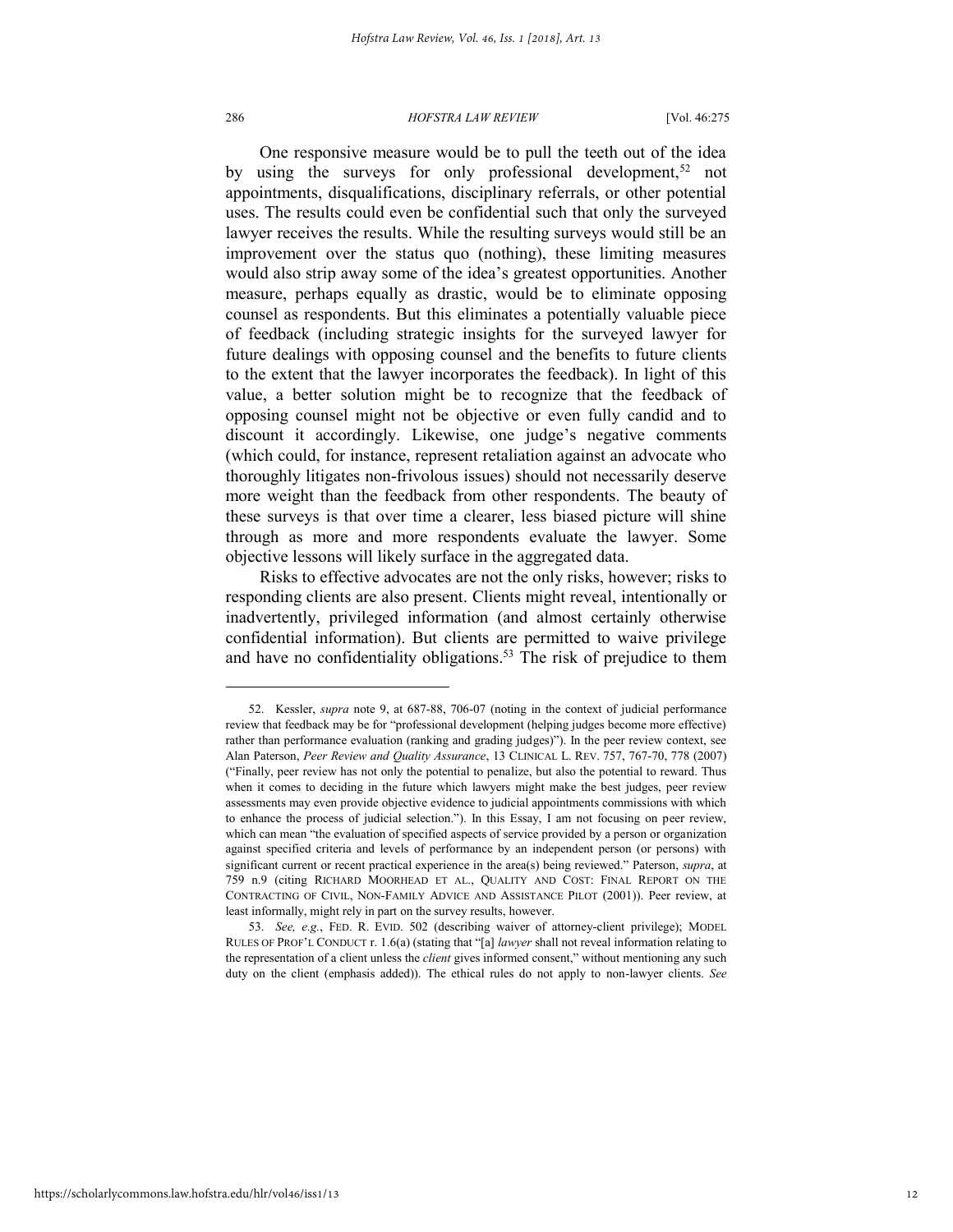is also significantly reduced because the surveys would occur after the case (or at least after one important stage of the case, such as the sentencing or direct appeal) has concluded. Furthermore, the survey results are typically anonymous. The potential for privileged revelations could also be limited (presumably eliminated) by neither asking openended questions nor using comment boxes, although this solution would significantly limit the amount of valuable feedback. To avoid the risk that an adversary might try to identify and use privileged information against the client while seeking to preserve the valuable feedback to the surveyed lawyer, a fertile middle ground might be to share the open-ended responses or comments only with the surveyed lawyer.<sup>54</sup>

But defendants' feedback does not just present opportunities for professional development; it also presents opportunities to criticize the attorneys unfairly. The feedback on occasion might well fault the attorneys for failing to meet unreasonable expectations. But judges and disciplinary authorities recognize that criminal defendants often complain about their attorneys—indeed, the system (through ineffectiveassistance-of-counsel jurisprudence) virtually necessitates such complaints—so that the defendants may overcome procedural barriers to their attempts to seek collateral relief. Perhaps even more for prosecutors than defenders, defendants' feedback presents obvious challenges, in part because prosecutors are pitted against the defendants and often seek to incarcerate the defendants (among other penalties and collateral consequences). Of course, that criminal defendants do not generally hold favorable opinions of their prosecutors will be no surprise to the reviewing judges. Unlike defenders, prosecutors have no client who can provide (potentially) counteracting feedback. But prosecutors typically have supervisors (unlike small firm or solo criminal defenders), and their supervisors not only function as analogous to a client in certain respects,<sup>55</sup> but they also can provide another source of feedback to compensate, at least partially, for the loss of actual client feedback. Supervisors, however, might be too distant to evaluate the prosecutor's performance adequately, or they might be too close to evaluate the performance objectively.<sup>56</sup> In that event, prosecutors will receive less

<span id="page-13-1"></span><span id="page-13-0"></span>MODEL RULES OF PROF'L CONDUCT r. 1.6(a). Clients, of course, occasionally but not typically have confidentiality obligations pursuant to an agreement or a duty to a third party.

<sup>54.</sup> This way, even though the results are anonymous in many such feedback systems, judges or prosecutors would not receive copies of even anonymous responses containing potentially privileged information.

<sup>55.</sup> *Cf.* STANDARDS FOR CRIMINAL JUSTICE: PROSECUTION AND DEFENSE FUNCTION Standard 3-1.3 (AM. BAR ASS'N 2015).

<sup>56.</sup> *See* H. Mitchell Caldwell, *Coercive Plea Bargaining: The Unrecognized Scourge of the*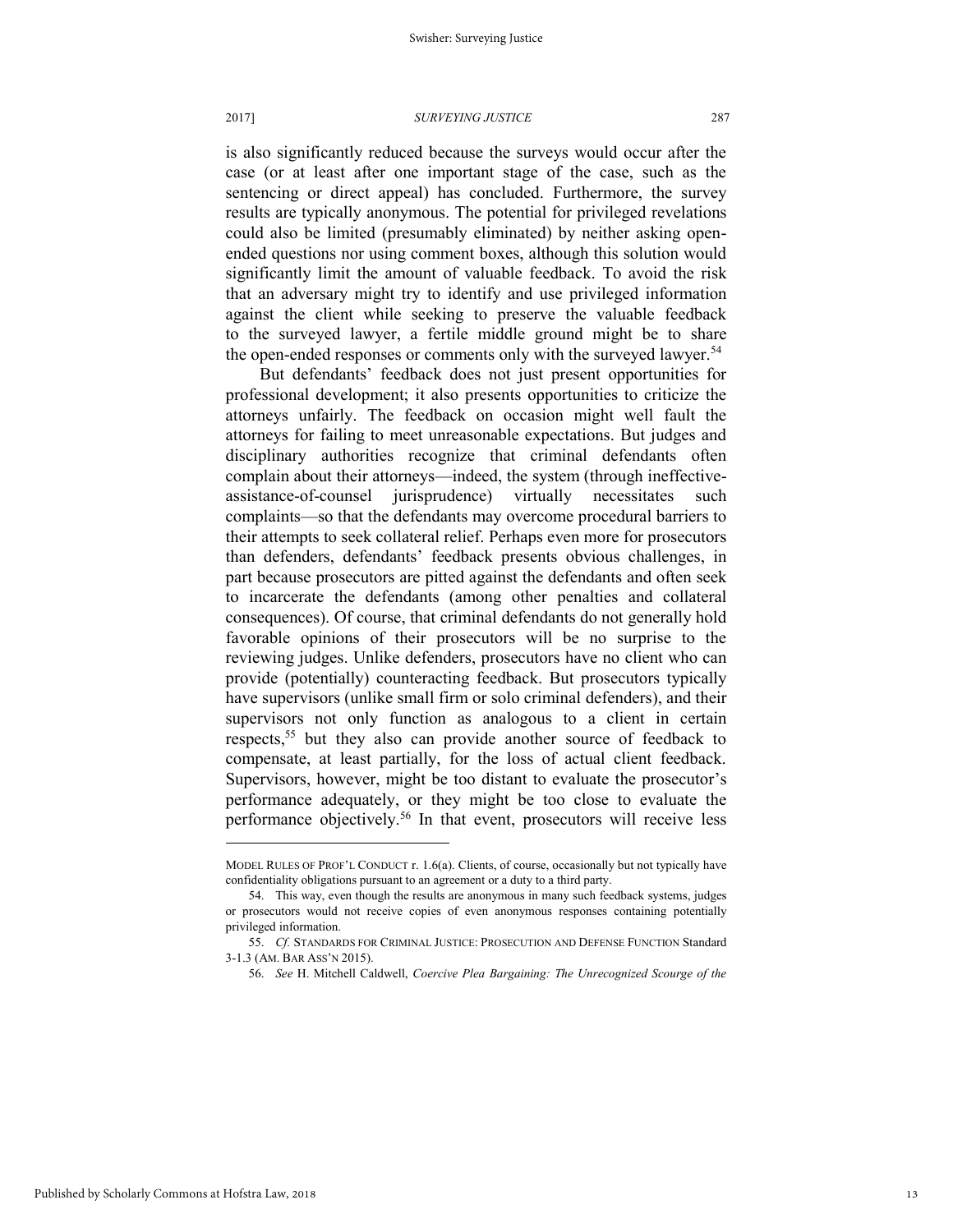credible sources of feedback, but they will still benefit from a variety of other sources—a benefit that they do not currently receive.

For all of the surveyed attorneys, the idea would benefit them, not just clients or courts. Everyone improves from honest feedback, especially from a variety of perspectives.<sup>57</sup> This opportunity for systematic and thorough feedback can even be viewed as a gift. Although courts are not awash in money, they do have far more money and far more institutional resources than criminal practitioners in solo practice or small firms, which are precisely the constituencies taking the most court appointments.<sup>58</sup> Courts thus can implement and bear the costs (including time expenditures) of the survey process,<sup>59</sup> whereas many private practitioners likely could not. Court implementation will enable these practitioners to benefit from the valuable feedback without having to invest the time and money to implement the survey process.

*Justice System*, 61 CATH. U. L. REV. 63, 88-89 (2011) (discussing Bibas's proposals); *see also id.* at 89 ("When collecting this data, supervising prosecutors would survey defense lawyers and judges who regularly interact with the junior prosecutors, as well as the victims and defendants involved in their cases. Theoretically, the defense lawyers and judges would provide information regarding overcharging, and prosecutors who routinely overcharge would be censured by not receiving promotions. Bibas's approaches suffer from the general concerns that afflict any internal-oversight system, specifically that policing one's peers is generally ineffective." (footnotes omitted) (citing Bibas, *supra* not[e 11,](#page-3-2) at 444-47)).

<sup>57.</sup> As noted above, prosecutors will naturally receive less feedback than their criminal defense counterparts. *See supra* notes [55-](#page-13-0)[56](#page-13-1) and accompanying text. Whereas the latter will also receive feedback from their clients, the former has no equivalent. Nevertheless, prosecutors will still benefit over the status quo (i.e., no feedback or only informal, sporadic feedback) by learning the perspectives of the judges, court staff, and opposing counsel.

<sup>58.</sup> Prosecutorial offices might more easily bear the burden, but even they should welcome the opportunity not to bear the extra time and expense of designing and employing the surveys.

<sup>59.</sup> *See, e.g.*, EISALOU, *supra* note [10,](#page-3-1) at 1053. On costs generally, see Kim Taylor-Thompson, *Tuning Up* Gideon*'s Trumpet*, 71 FORDHAM L. REV. 1461, 1511-12 (2003) ("Defenders often discuss client surveys as a potentially fruitful source of information about the lawyer-client relationship. Unfortunately, defender offices rarely conduct them. A host of reasons may explain this phenomenon. Principal among them may be that defenders may lack the technical expertise involved in developing survey instruments or in determining how to contact clients to gather such information. Groups that rely on survey tools note that gathering information requires considerable follow-up. Such efforts may make comprehensive surveys virtually impossible given the demands on defenders' time. But defenders could consider developing partnerships with graduate schools or law schools such that students might undertake the implementation of the study. Should a surveying procedure prove to be unreasonable, less ambitious efforts to solicit the views of focus groups of clients may still be possible. Ultimately, clients offer a critical perspective because they are the recipients of the representation and their perspectives should contribute to any definition of quality." (footnotes omitted)).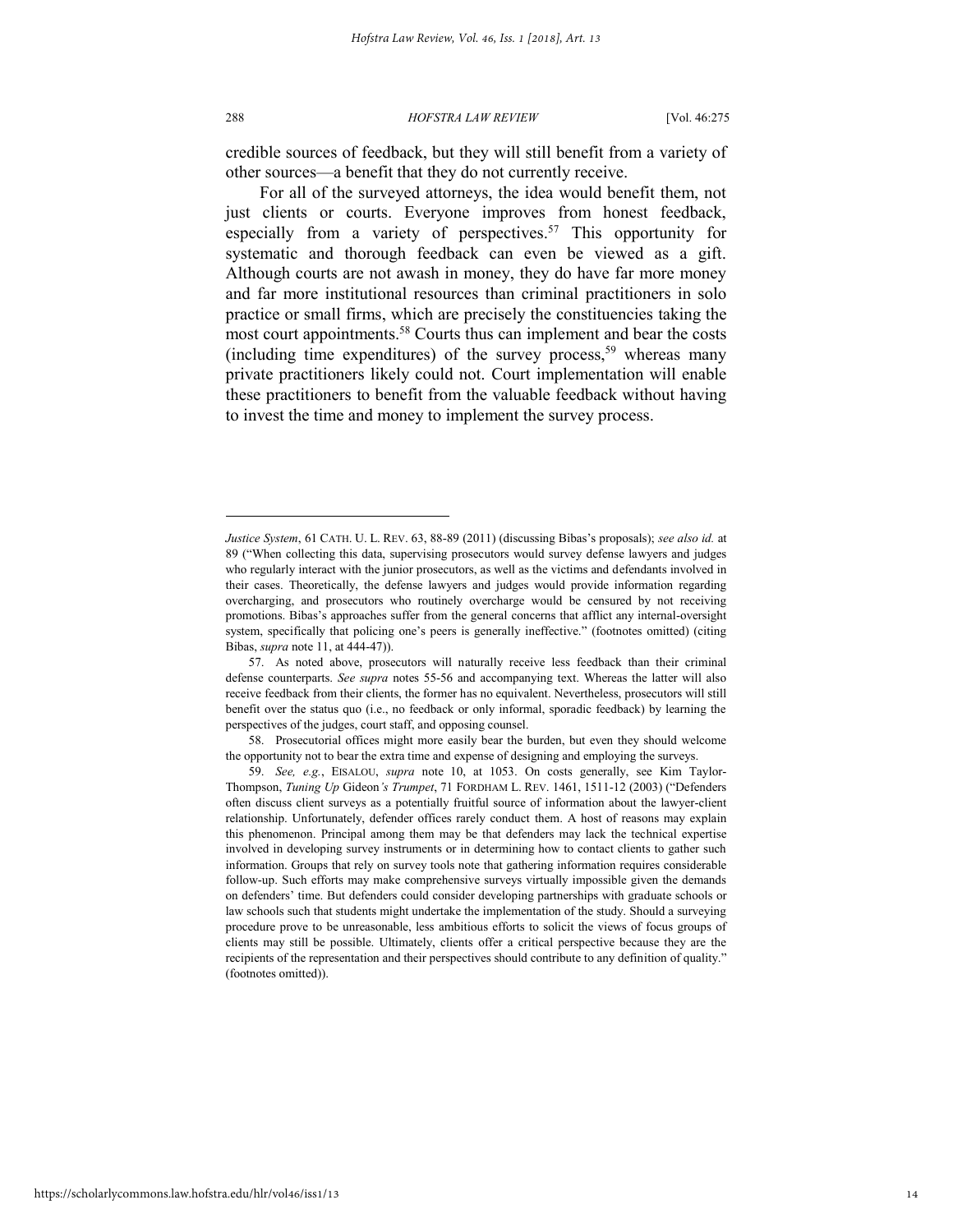#### 2017] *SURVEYING JUSTICE* 289

### V. SOME RECOMMENDATIONS

These surveys, effectively implemented in the analogous context of judicial performance review, would provide courts with more salient input than the information (if any) they currently receive about the lawyers appearing in their courtrooms. Defenders who score significantly and consistently low might have their panel or contract status put on probation or rescinded. I (among others) often speak of disqualification,  $60$  but removal from a panel or appointment list or the loss of an indigent-defense contract has significantly wider impact. The former simply removes the defender from one case (or related cases), while the latter effectively removes the defender from potentially hundreds of representations in the applicable court or jurisdiction. Because adversarial gaming or implicit or subconscious biases might impact the survey results, however, an appeal process should be built into the system. Low-scoring prosecutors could also be disqualified from a case or even a court, but if so, they will almost surely raise separationof-powers-related arguments in response. Whether the executive or the judiciary wins that battle, $61$  the applicable prosecutors (and their supervisors) will presumably evaluate their performance, which is a fruitful exercise in itself. When misconduct (by prosecutors or defenders) is revealed in the survey responses, referring the lawyers for disciplinary investigation might also be appropriate (or required).<sup>62</sup>

62. *See, e.g.*, MODEL CODE OF JUDICIAL CONDUCT r. 2.15 (AM. BAR ASS'N 2010) (requiring that judges report to disciplinary authorities or take other appropriate action when they learn of a lawyer's ethical violation); MODEL RULES OF PROF'L CONDUCT r. 8.3 (requiring, with various limitations and exceptions, attorneys to report other attorneys' substantial ethical violations).

<sup>60.</sup> *See, e.g.*, Keith Swisher, *Disqualifying Defense Counsel: The Curse of the Sixth Amendment*, 4 ST. MARY'S J. ON LEGAL MALPRACTICE & ETHICS 374 (2014); Keith Swisher, *The Practice and Theory of Lawyer Disqualification*, 27 GEO. J. LEGAL ETHICS 71 (2014).

<sup>61.</sup> This hypothetical battle and the underlying legal arguments are beyond the scope of this brief Essay. It hopefully is sufficient to note that both sides have potential arguments to lodge. Courts are generally permitted to regulate (including to disqualify) prosecutors, but courts themselves sometimes recognize separation-of-powers-related arguments when such issues arise. *See* FED. R. CRIM. P. 16(a), (c)–(d) (requiring various disclosure obligations on the prosecution on penalty of sanction); People v. McPartland, 243 Cal. Rptr. 752, 754 (Ct. App. 1988); MODEL RULES OF PROF'L CONDUCT r. 3.8(a) (AM. BAR ASS'N 2016) (prohibiting prosecutions without probable cause); *id.* r. 3.8(d) (requiring affirmative disclosure of exculpatory information); *id.* r. 3.8(e) (imposing limitations on prosecutors' ability to subpoena lawyers); *id.* r. 3.8(f) (imposing limitations on prosecutors' pretrial public statements); *cf.* 28 U.S.C. § 530B(a) (2012) ("An attorney for the Government shall be subject to State laws and rules, and local Federal court rules, governing attorneys in each State where such attorney engages in that attorney's duties, to the same extent and in the same manner as other attorneys in that State."); United States v. Supreme Court of New Mexico, 839 F.3d 888, 921-28 (10th Cir. 2016) (concluding that the applicable rule, essentially equivalent to Model Rule 3.8(e), is preempted with respect to federal prosecutors practicing before grand juries but is not preempted outside of the grand-jury context).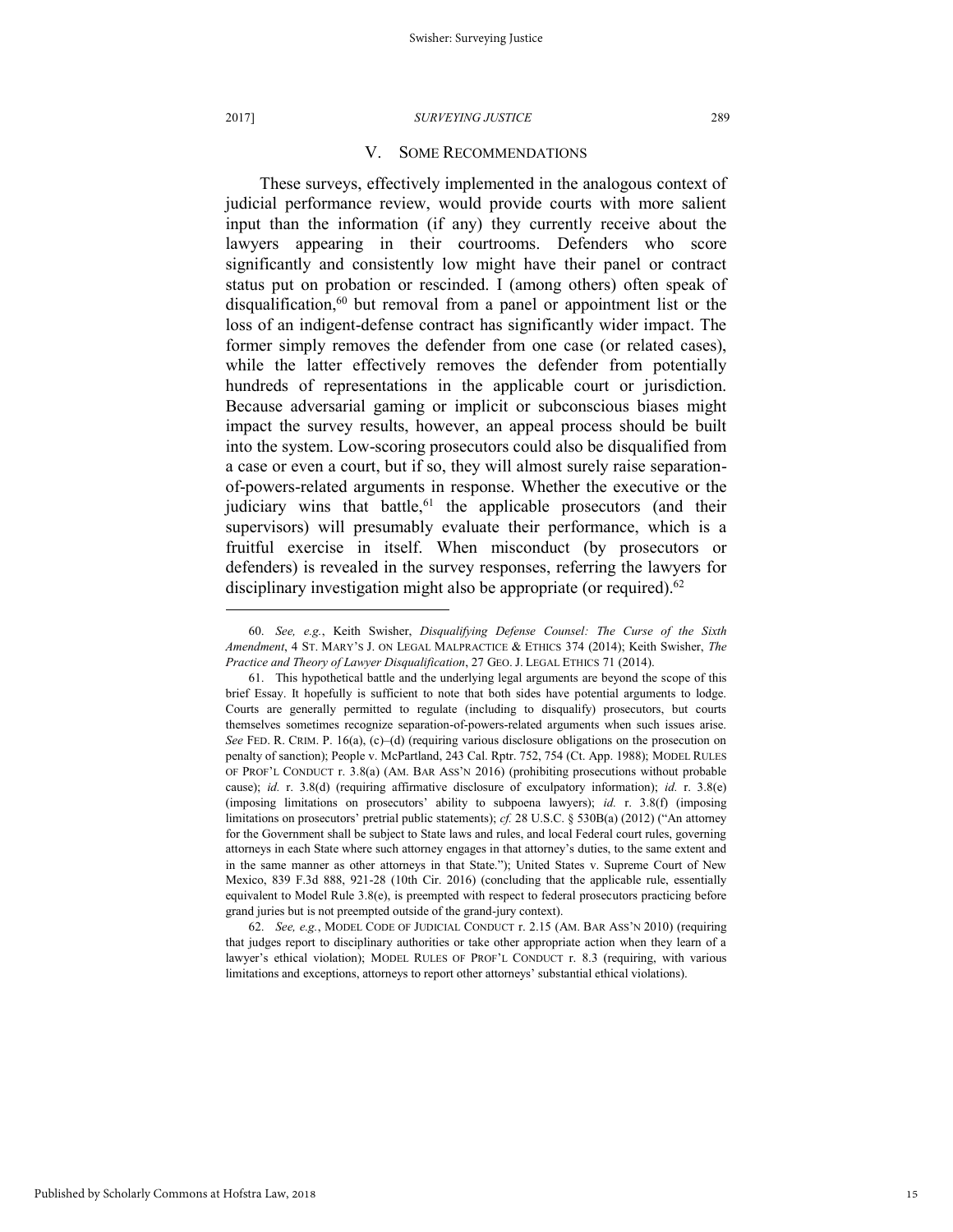#### 290 *HOFSTRA LAW REVIEW* [Vol. 46:275

The survey instruments should be tailored to the lawyer's role. For defense attorneys, the surveys should probe whether the attorneys met with their clients early in the case, asking how much time elapsed before the clients received a meeting with their attorneys.<sup>63</sup> The surveys should probe other forms of diligence as well: whether the attorney reviewed the charging document, police report, and disclosure with the client (without prying into the substance of the resulting attorney-client communications). The survey should also inquire whether the attorney promptly responded to the defendant's questions; whether the attorney discussed possible collateral consequences of a conviction; whether the attorney treated the defendant (and court staff, for example) courteously and with respect; and how many attorney-client meetings (whether inperson or telephonic) occurred. Of course, these are just example inquiries; more or different inquiries might be warranted given the court or jurisdiction, among other factors. Moreover, care should be taken in defining terms (for example, "courteously" or "with respect") that might, standing alone, be too subjective or vague to produce valid and reliable information.

For prosecutors, the surveys should inquire whether any required disclosures (and if applicable, discovery) were provided; whether the required disclosures were provided in a timely manner; whether the victim was consulted and provided any required notices; and whether the prosecutor treated court staff, witnesses, the victim, the defendant, and defense counsel courteously and with respect. Prosecutors (and often defense counsel) are frequently repeat-players before the particular court,<sup>64</sup> thereby increasing the chance that valuable data on their performance can accumulate.

For both sides, though, certain inquiries will overlap. Indeed, several example inquiries above overlapped (for example, treating others with respect and diligently handling disclosures). Furthermore, in completing the surveys, the respondents in essence should be asked: "Would you retain this attorney if you were in the defendant's or state's

<sup>63.</sup> *See, e.g.*, Burnett et al., *supra* not[e 42](#page-9-0), at 651 ("Standard 3.4A requires appointed counsel to contact his or her indigent defendant within twenty-four hours after notice of appointment. To give teeth to this recommendation, the commentary suggests that repeated failures to make this timely outreach to the indigent client 'is the type of consideration that can be made in reviewing an attorney's continued participation in [the] appointment system.'" (footnotes omitted) (quoting STANDARDS FOR THE PROVISION OF LEGAL SERVICES TO THE POOR IN CRIMINAL MATTERS Standard 3.4A cmt. (ST. BAR OF TEX. 2001), *reprinted in id.* app. A at 688)); *see also* MODEL RULES OF PROF'L CONDUCT r. 1.3 (requiring lawyers to act with diligence in representing a client); *id.* r. 1.4 (requiring lawyers to communicate promptly and adequately with clients).

<sup>64.</sup> *See* Bibas, *supra* not[e 11,](#page-3-2) at 447.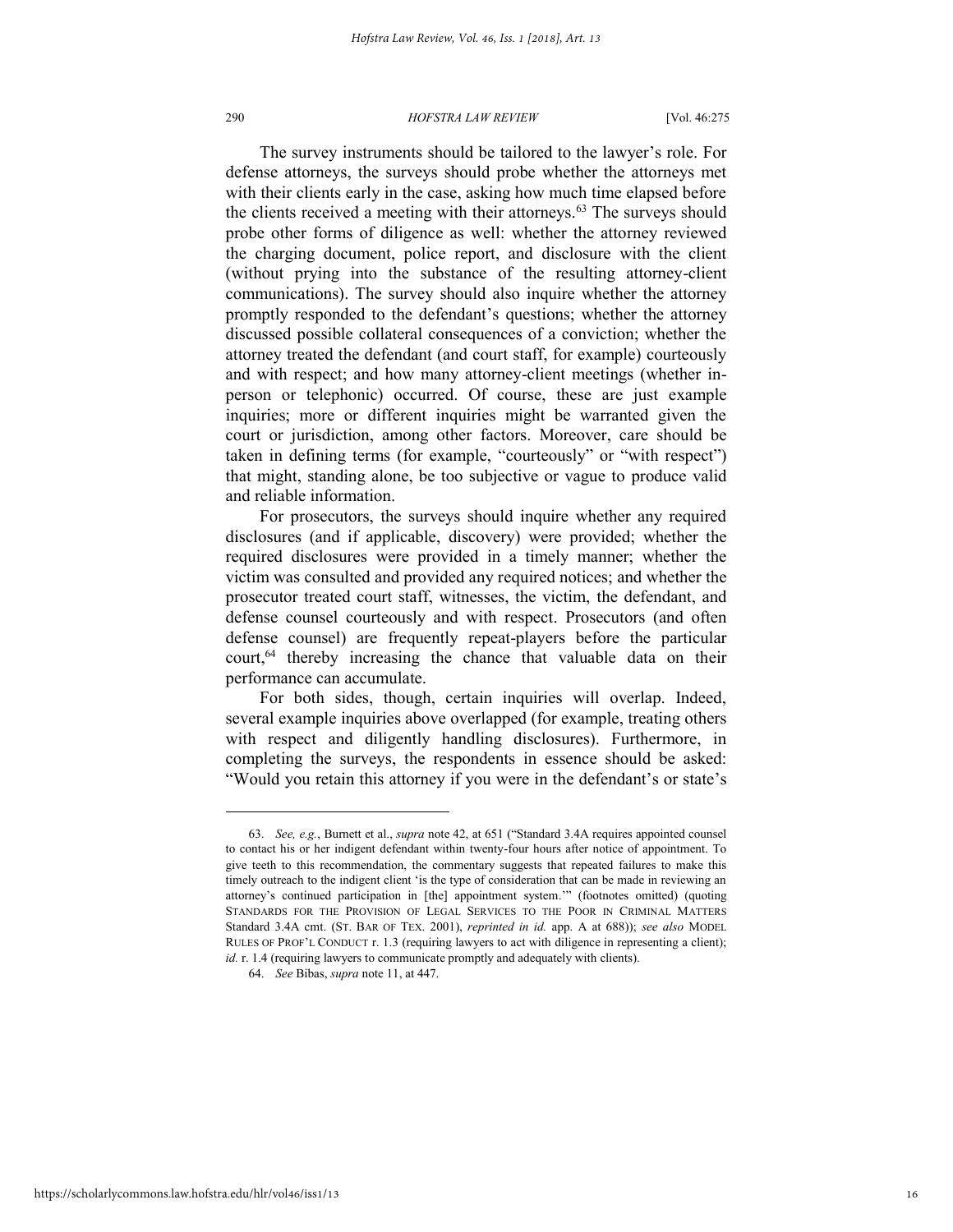shoes?" The feedback (and its implications for performance improvement) is perhaps especially critical in misdemeanor courts, where typically no appeal ever follows; $65$  in other words, no subsequent court will be reviewing, directly or indirectly, counsel's conduct. The surveys could also ask meta-type questions (for example, whether counsel informed the client or the victim of the survey and encouraged, or discouraged, its completion).

The benefits of the idea have hopefully been exposed, but careful implementation can also minimize the costs and enhance effectiveness. To reduce costs and increase convenience, court administrators should email links to the 360-degree-based surveys to those who have had contact with the attorneys, including court staff, judges, opposing counsel, clients, jurors, victims, witnesses, and others. To increase response rates, the survey should be brief. To increase quality and fairness, representatives from both the defense and prospection should have input on the questions.<sup>66</sup> If a jurisdiction desires to use anonymous feedback (as is often but not always the case in the private sector),  $67$  it may release the feedback to the surveyed attorney semi-annually or annually (so that the attorney is less likely able to attribute the feedback to particular respondents).

As a much less continuous and less thorough fallback to the multisource surveys suggested above (or in addition to the surveys), judges could meet with representatives of the prosecution and defense together to discuss issues that the judges and their staff have been observing (also known as "justice partner meetings"). These meetings also facilitate feedback from the lawyers to the judges, which is particularly important in jurisdictions that do not use judicial performance review.<sup>68</sup> To be sure, other communication methods

<sup>65.</sup> *See* Jenny Roberts, *Why Misdemeanors Matter: Defining Effective Advocacy in the Lower Criminal Courts*, 45 U.C. DAVIS L. REV. 277, 320 (2011).

<sup>66.</sup> *See, e.g.*, Carrie Leonetti, *Painting the Roses Red: Confessions of a Recovering Public Defender*, 12 OHIO ST. J. CRIM. L. 371, 380-81 (2015) (noting anecdotal examples of internal performance reviews using dubious criteria or interpretations of criteria).

<sup>67.</sup> EISALOU, *supra* note [10,](#page-3-1) at 1053.

<sup>68.</sup> In addition to providing general feedback, judges can promote additional supervisory and professional development methods. For example, judges should inquire whether the lawyers (defense and prosecution) have adequate ethical supervision and training (and offer to participate in the training as appropriate); and judges should ask whether the prosecuting or defending offices or agencies report errant lawyers to the bar if misconduct is discovered (as the supervisors are ethically required to report). Judges can also ask supervisors to sit in the courtroom to observe any prosecutors who have engaged in subpar or unethical behavior. Similarly, judges could encourage that newer attorneys (including new privately retained attorneys) have mentors. Judges could also encourage that lawyers take continuing legal education in ethics and criminal law.